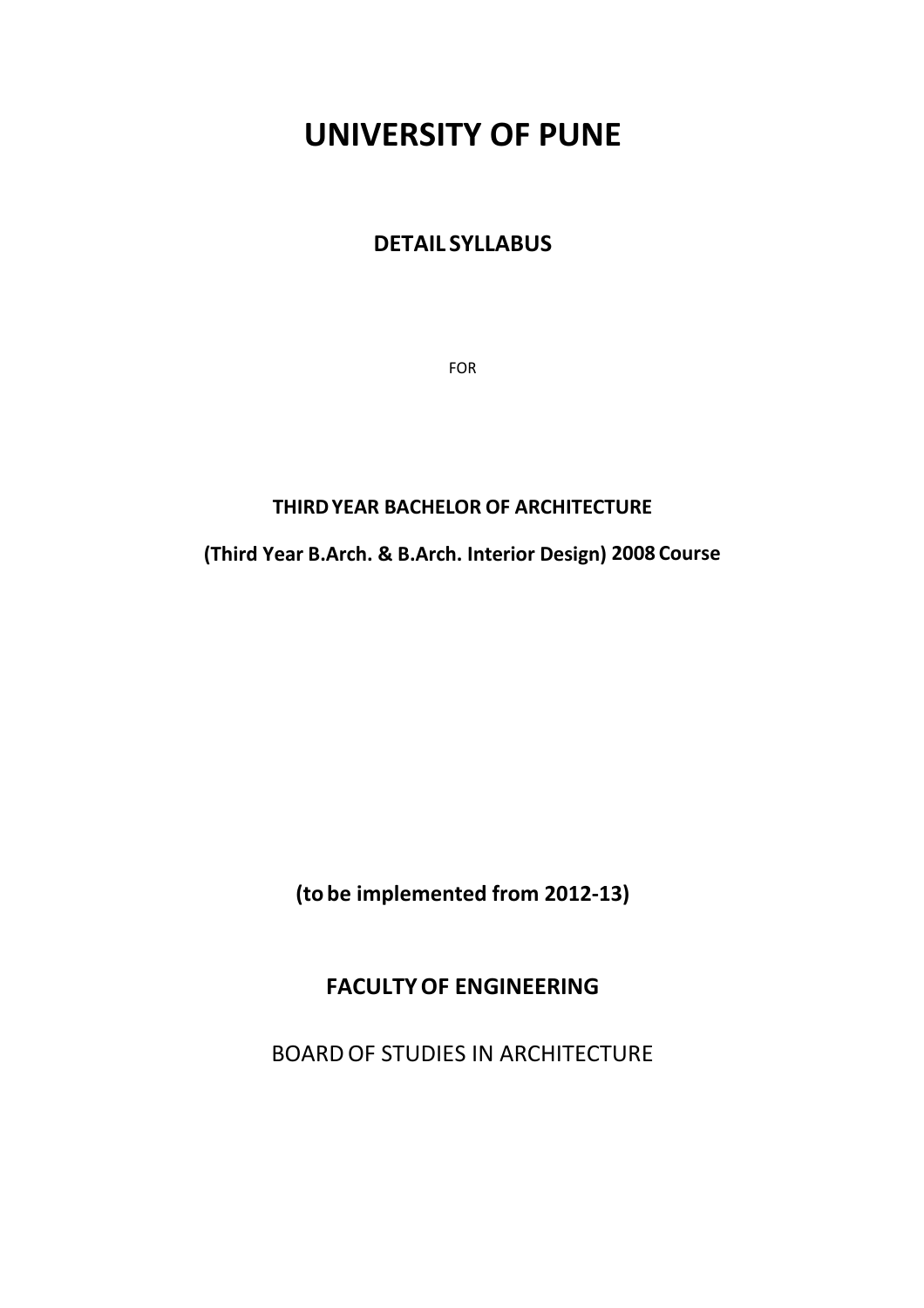## **THIRD YEAR B.ARCH. & B.ARCH. INTERIOR DESIGN**

| Sr.<br>No.     | Subject<br>Code | Name of Subject                                | Head      | <b>Teaching Scheme</b> |                   | <b>Examination Scheme</b> |                          |                                |                |
|----------------|-----------------|------------------------------------------------|-----------|------------------------|-------------------|---------------------------|--------------------------|--------------------------------|----------------|
|                |                 |                                                |           | Lecture<br>Periods     | Studio<br>Periods | Total<br>Periods          | Term<br>ı<br>Marks       | Term<br>$\mathbf{II}$<br>Marks | Total<br>Marks |
| $\mathbf{1}$   | 313421          | Architectural<br>Design III                    | <b>SV</b> | $\overline{4}$         | 6                 | 10                        | 250                      | 250                            | 500            |
| $\overline{2}$ | 313422          | Architectural<br>Design III                    | Theory    |                        |                   |                           | $-$                      | 100                            | 100            |
| 3              | 313423          | Bldg. Tech. &<br><b>Materials III</b>          | <b>SV</b> | $\overline{2}$         | 5                 | $\overline{7}$            | 150                      | 150                            | 300            |
| 4              | 313424          | Bldg. Tech. &<br><b>Materials III</b>          | Theory    |                        |                   |                           | $-1$                     | 100                            | 100            |
| 5              | 313425          | Theory of<br><b>Structures III</b>             | SS        | $\overline{2}$         | $\mathbf{1}$      | $\overline{3}$            | 50                       | 50                             | 100            |
| 6              | 313426          | Theory of<br><b>Structures III</b>             | Theory    |                        |                   |                           | $-$                      | 100                            | 100            |
| $\overline{7}$ | 313427          | <b>Building</b><br>Services II                 | SS        | $\overline{2}$         | $\overline{2}$    | $\overline{4}$            | 100                      | 100                            | 200            |
| 8              | 313428          | <b>Building</b><br>Services II                 | Theory    |                        |                   |                           | $\overline{\phantom{a}}$ | 100                            | 100            |
| 9              | 313429          | Landscape<br>Arch. and Env.<br><b>Sciences</b> | SS        | $\mathbf{1}$           | $\overline{2}$    | 3                         | 50                       | 50                             | 100            |
| 10             | 313430          | Seminar on<br>Contemporary<br>Architecture     | SS        | $\overline{2}$         | $\overline{a}$    | $\overline{2}$            | 50                       | 50                             | 100            |
| 11             | 313431          | Working<br>Drawing                             | SS        | $\overline{2}$         | 3                 | 5                         | 100                      | 100                            | 200            |
| 12             | 313432          | Technical<br>Communication                     | SS        | $\mathbf{1}$           | $\mathbf{1}$      | $\overline{2}$            | 50                       | 50                             | 100            |
|                |                 | <b>TOTAL</b>                                   |           | 16                     | 20                | 36                        | 800                      | 1200                           | 2000           |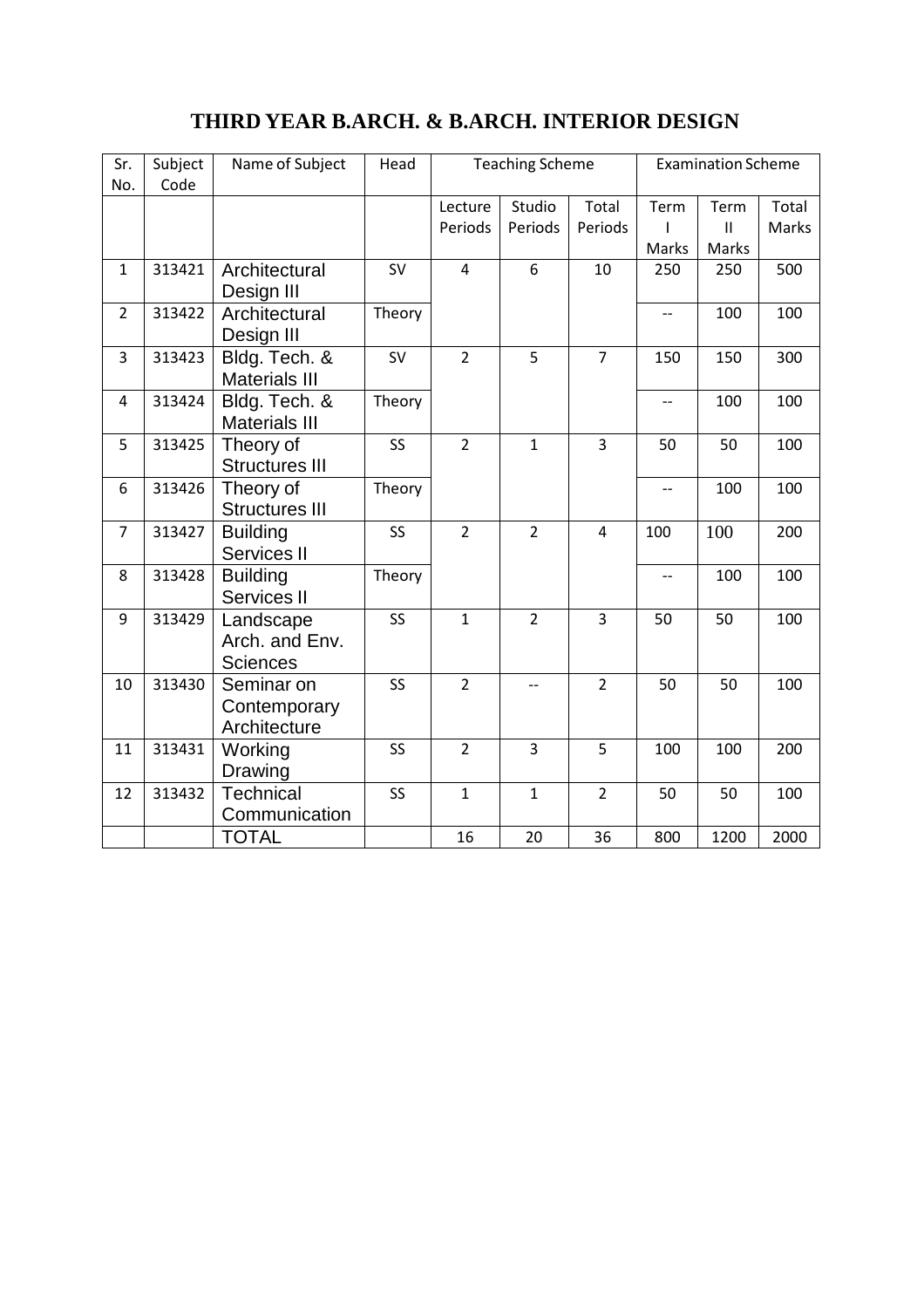## **DETAIL SYLLABUS**

| Subject Code: 313421 ARCHITECTURAL DESIGN III. (Sessional and Viva) |    |                                          |                           |  |  |
|---------------------------------------------------------------------|----|------------------------------------------|---------------------------|--|--|
|                                                                     |    | 313421 ARCHITECTURAL DESIGN III. (Paper) |                           |  |  |
| <b>Teaching Scheme</b>                                              |    | <b>Examination Scheme</b>                |                           |  |  |
| <b>Lecture Periods</b>                                              | 4  | Term I and Term II                       |                           |  |  |
| per week                                                            |    | Sessional (Internal)                     | 100 marks (for each term) |  |  |
|                                                                     |    | Sessional (External)                     | 100 marks (for each term) |  |  |
|                                                                     |    | Viva                                     | 50 marks (for each term)  |  |  |
| <b>Studio Periods</b>                                               | 6  | Total sessional marks                    | 500 marks                 |  |  |
| per week                                                            |    | for both terms                           |                           |  |  |
| <b>Total Contact</b>                                                | 10 | Paper                                    | 100 marks                 |  |  |
| Periods per week                                                    |    | <b>Total Marks</b>                       | 600 marks                 |  |  |

#### **AIM :**

Introduce students to design of buildings with complexities related to services, structure and site planning to accommodate more than one building on a site and help the students to evolve the integrated understanding of the complex relationship between the form, function, context and aesthetics in a building.

#### **OBJECTIVES**

- 1. Introduction to Campus design with reference to design development of campuses developed in the past.
- 2. Integrating function, structure and services in a building, choice of structural system and resultant effect on visual form / aesthetics of building
- 3. Development of building design program from client or user's requirements and other social, economic and climate context.
- 4. Managing a design project Management of time, compilation, documentation, presentation of information to others and self.
- 5. Labouring the design process, communicating the design.
- 6. Introduction to design philosophy.
- 7. Analysing multiple buildings to be accommodated within a campus and understanding their relationship with each other in context to continuity of form, construction and materials, design theme, climate, etc.
- 8. Analysing activities around the buildings within a campus and understand the same in context to relation of built form and open spaces, elements of landscape, pedestrian and vehicular movement, their segregation, managing sloping sites, contours, etc.
- 9. Designing of progressively complex spaces and buildings in terms of area, typology, function etc, with emphasis on either scale or complexity of the project, or both. Complex of low rise and medium rise nature, e.g. – Shopping Mall, Nursing homes / Hospitals with residences, Educational Campus for schools. Auditorium for Cinema / performing arts, Museum, Small industrial complex, Medium scale hotels and resorts, etc.
- 10.To study a location in a different socio‐geographic setting than the Institute, and document the study done during in the tour in the form of a report with emphasis on relevant aspects like climate, social structure, culture, architectural typology, construction technology, urban fabric, economy, etc or any other issues which need to be considered for envisaging a design project in totality.
- 11.To design in the context of the Location studied, with emphasis on all the aspects that would influence the Design solution.

12. To understand various issues and aspects like sustainability, earthquakes, construction, barrier free environments, etc. and study how these could be integrated in the architectural design process.

#### **SESSIONAL WORK.**

Design projects to be given as assignments could be classified into two types.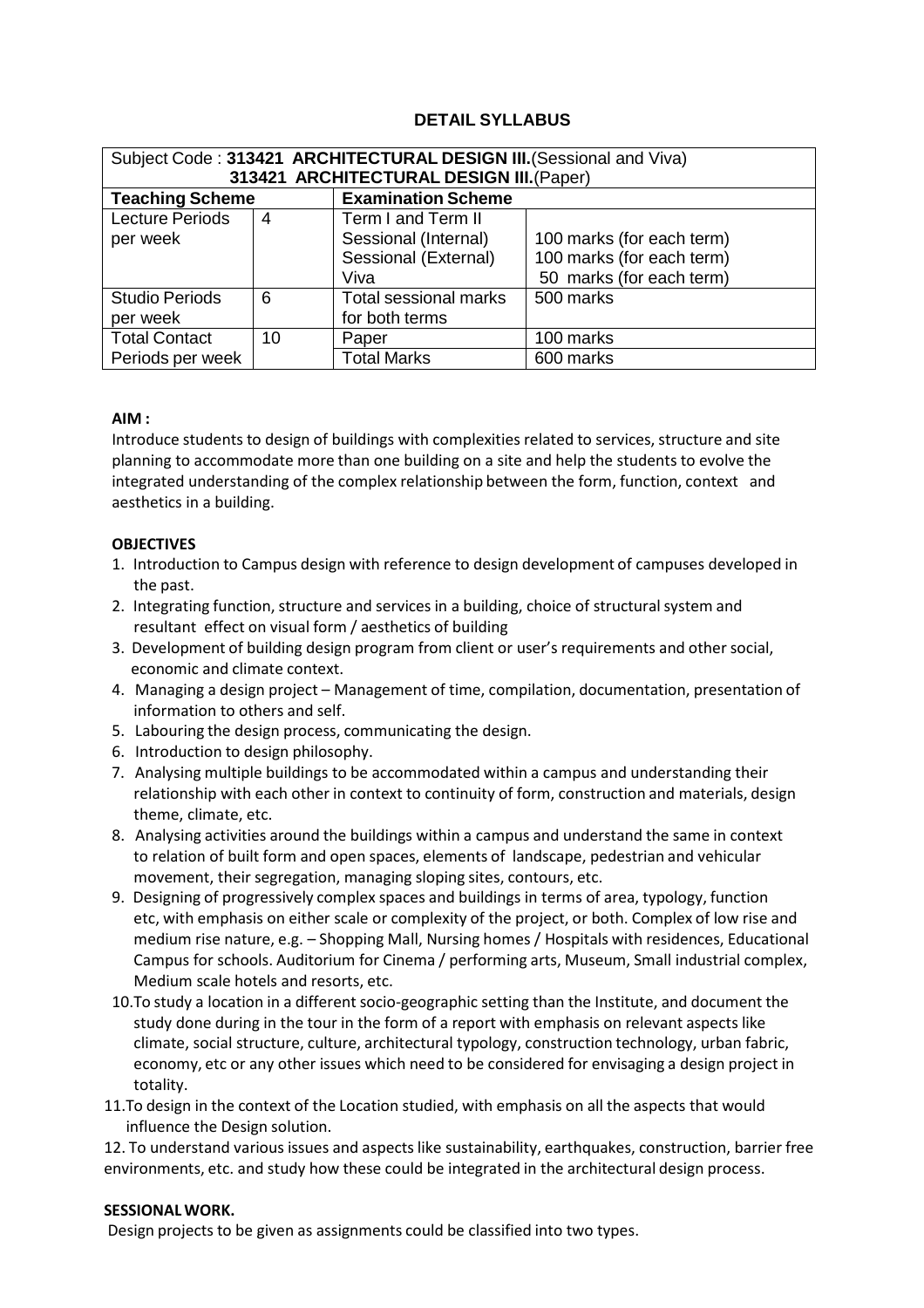## **Type 'A' :‐ Long duration projects ( 8‐12 weeks)**

These could be :

- i. Project based on Campus Design with emphasis on site planning & relationship of built and open spaces, circulation and movement pattern, activity pattern, architectural character and image, philosophy etc.
- ii. System based project ( multistoried / service oriented ) with emphasis on structural system, services like HVAC, electrical, etc. fire frightening systems, parking, rules & regulations etc.

Either i or ii could be Issue based Projects‐ designing in the context studied and addressing various issues of the study context like climate, social structure, culture, architectural typology, construction typology, urban fabric, economy etc.

## **Type B : Short duration Project ( 1‐3 weeks)**

These could be projects dealing with a singular aspect at a time, with emphasis on structures / sociology/ sustainability/ earthquake resistant construction/ specialized services / adaptive reuse of buildings / façade design / interiors / industrial building / barrier free environment or any other appropriate aspect

## **At least one project of type 'A' and one project of type 'B' to be taken up in a term.**

- ƒ Stress shall be give on three‐ dimensional studies through sketch perspectives and models prepared at various stages of design process.
- All Architectural Design Assignments and submissions shall lay emphasis on designing Earthquake Resistant Structures, which will be worked out in consultation with the Teacher of Structures and the Submission work will reflect various technologies adopted.

## **NOTE:**

In order to have parity in nature and complexity of Design Projects it is Suggested that teachers from all the Colleges teaching the subject of Architectural Design shall meet at the beginning of First and Second Term and finalise broad outline of the subject topics, its extent and complexity and also the submission requirements.

#### **RECOMMENDED READING**

- 1. Campus design in India Kanvinde & Miller
- 2. Compus Planning \_ Richard Dober.
- 3. Urban Design. The Architecture of towns and cities. –Paul Sprereingen.
- 4. Exterior design in Architecture Ashihara Toshinibu
- 5. Modern Language of Architecture Bruno Zevi.
- 6. Modern Movements in Architecture Charles Jencks
- 7. Language of Post modern Architecture ‐ Charles Jencks
- 8. Complexities and contradictions in Architecture Robert Venturi
- 9. Architectural Composition. –Rob Krier.
- 10. Pattern Language Christopher Alexander.
- 11. Town Design –Fredrick Gibberd Alexander
- 12. Various monographs and periodicals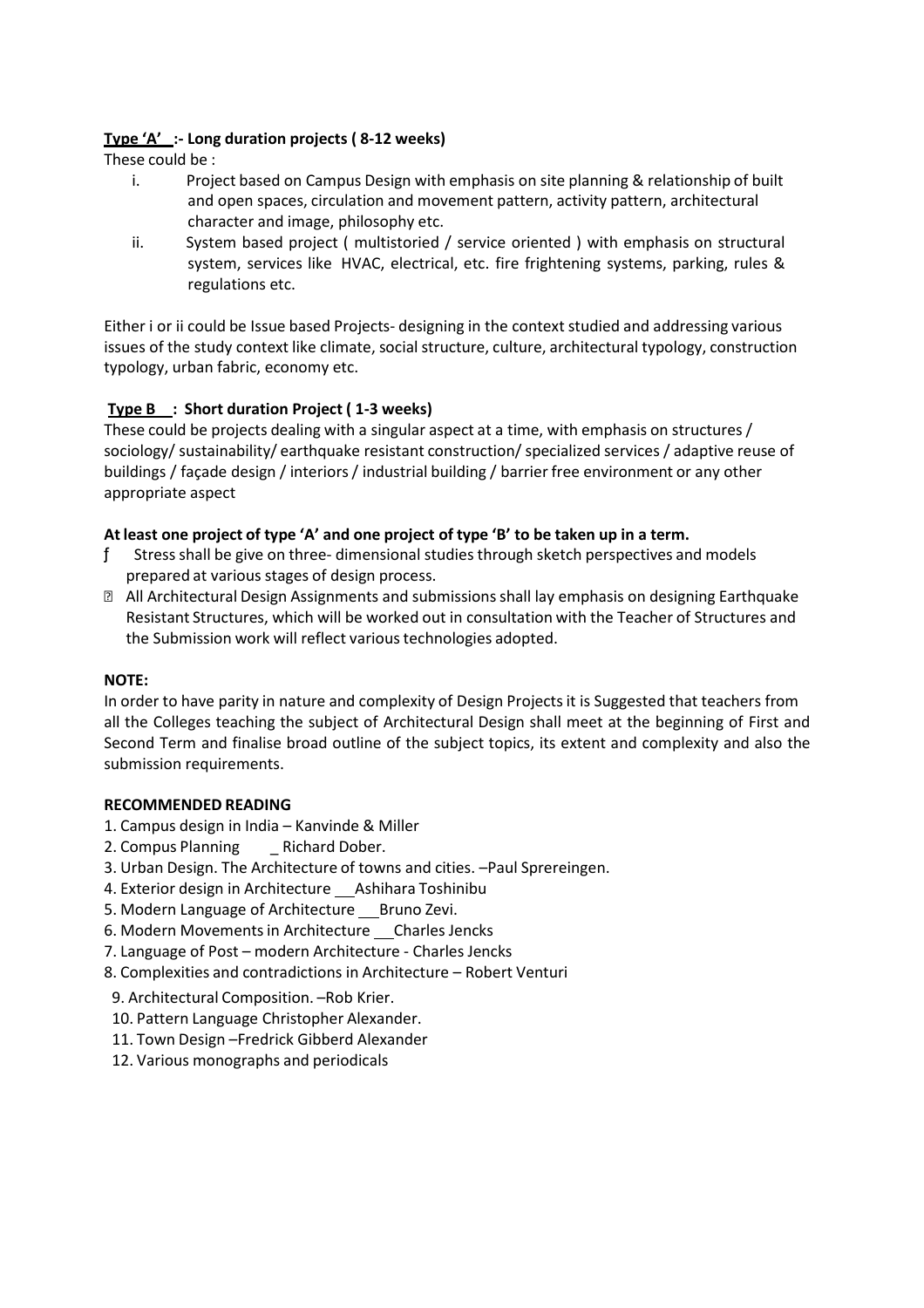| Subject Code: 313423<br>Subject Code: 313424 |   | <b>BUILDING TECHNOLOGY &amp; MATERIALS III (Paper.)</b> | <b>BUILDING TECHNOLOGY &amp; MATERIALS III. (Sessional and viva)</b> |
|----------------------------------------------|---|---------------------------------------------------------|----------------------------------------------------------------------|
| <b>Teaching Scheme</b>                       |   | <b>Examination Scheme</b>                               |                                                                      |
| <b>Lecture Periods</b>                       | 2 | Term I and Term II                                      |                                                                      |
|                                              |   | Sessional (Internal)                                    | 50 marks (for each term)                                             |
|                                              |   | Sessional (External)                                    | 50 marks (for each term)                                             |
|                                              |   | Viva                                                    | 50 marks (for each term)                                             |
| <b>Studio Periods</b>                        | 5 | Total sessional for                                     | 300 marks                                                            |
|                                              |   | both terms                                              |                                                                      |
| <b>Total Contact</b>                         |   | Paper                                                   | 100 marks                                                            |
| Periods per week                             |   | <b>Total Marks</b>                                      | 400 marks                                                            |

#### **OBJECTIVES :**

To introduce students to

- A. Soil types & its behavior under different loading conditions
- B. Foundation on low load bearing soil
- C. More about R.C.C. & Steel skeleton structures
- D. Sliding & Sliding folding doors & bay windows in wood
- E. Aluminium & P.V.C. doors and windows
- F. R.C.C. and mass retaining wall
- G. Reinforced cavity and decorative brickwork
- H. Simple joinery and design for wood furniture
- I. Long span structures in R.C.C. & Steel
- J. Modular Co-ordination & introduction to prefabricated types construction using pre-cast building components.
- K. Paneling, partition and suspended ceiling in various materials.
- L. Basement construction & waterproofing
- M. Use of stainless steel in building construction.

Note : The portion covered in Third Year out of following topics shall be taught with special reference to Earthquake Resistant Detailing with local practices and regional responses.

#### **COURSE OUTLINE**

- Foundations, Soil Stabilization, Retaining Walls, Plinth Filling
- Flooring, Walls, Openings
- Roofs, Parapets, Terraces, Boundary Walls
- Underground and Overhead Tanks
- Staircases and isolation of structures.

#### **TERM I:**

**PART – I Foundation:** 1.0 Setting out of structures.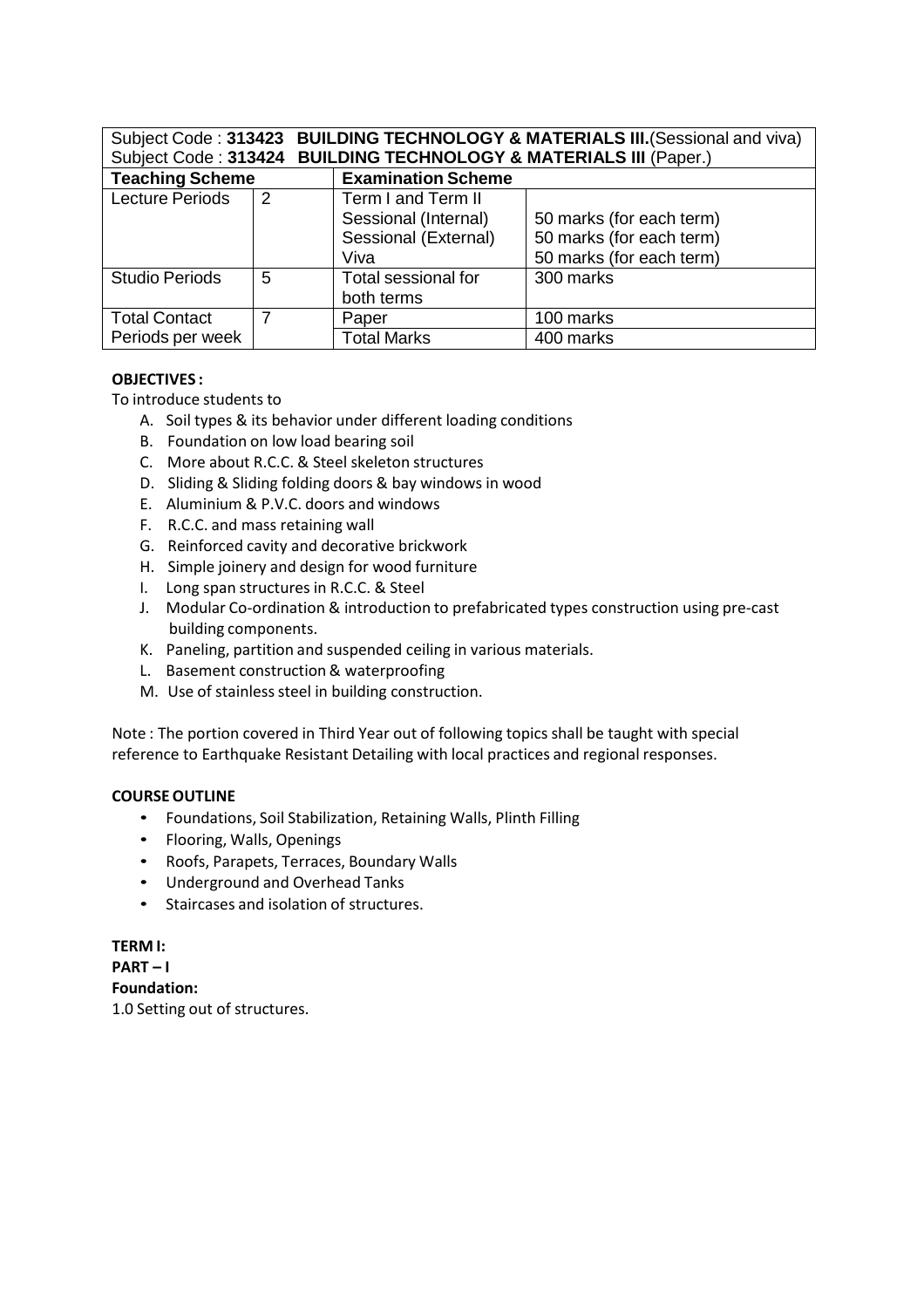2.0 Soil types & its behavior under different loading conditions.

3.0 Foundation on weak strata.

3.1 Raft Foundation.

3.2 Pile Foundation.

4.0 R.C.C. stub columns & stanchion fixing details (Sketches and notes).

#### **PART‐ II**

## **Super Structure:**

1.0 Study of R.C.C. framed multi‐storied structure of about ground +four upper floors with specific study of:‐

1.1 Balconies and Canopies.

1.2 Stairs.

1.3 Lift shafts, machine rooms, etc. *Assignment I* (Approx.3 Drawings)

2.0 Medium span steel structures using built‐up sections, appropriate roof trusses, lattice construction, castellated beams, cladding details, rain water disposal etc.

*Assignment II* (Approx. 2 Drawings).

3.0 Retaining walls and its terminology, mass retaining wall in bricks, stones etc. and cantilever retaining wall in R.C.C. (Sketches and notes).

4.0 Reinforced brickwork including reinforced brick walls, piers of different thicknesses, reinforced brick lintols and reinforced brick slabs screens and jails

(Sketches and notes).

## **PART‐ III**

## **Roofs & Floors:**

1.0 Introduction to long span (upto 25 to 30 mts) construction in steel and reinforced concrete (Sketches, notes, models, etc.)

2.0 Modular co-ordination. Pre-cast building components and systems developed by C.B.R.I. and other renowned National and International research organizations.

*Assignment III*(Approx. 2 Drawings).

## **PART‐ IV**

## **Materials:**

Sketches,notes, collecting material samples, brochures, visits to sites, place of manufacture, site reports, etc.

1.0 Light weight concrete.

2.0 Guniting

3.0 Readymix concrete.

4.0 Waterproofing‐ cement based, chemical based, bituminous and other proprietary systems.

5.0 Metal alloys and stainless steel and their application in the building industry.

## **TERM II**

## **PART –I**

## **Doors and Windows:**

1.0 Sliding and Sliding‐folding doors in wood *Assignment IV*(approx 2 Drawings)

2.0 Aluminium and PVC doors and windows of proprietary type (Sketches, notes and models)

3.0 Bay windows in wood (Sketches and notes)

## **PART –II**

## **Furniture & Interior Construction:**

1.0 Simple joinery in wood and wood based products for interiors.(Models, sketches and notes).

2.0 Paneling and Space dividers using wood, aluminium and steel skeleton and various finishing materials such as Ply‐boards,Fibre‐boards, Gypsum‐boards, metal sheets Plastic extruded sections, etc.‐ Single skin and Double skin. *Assignment V(Approx 2drawings)*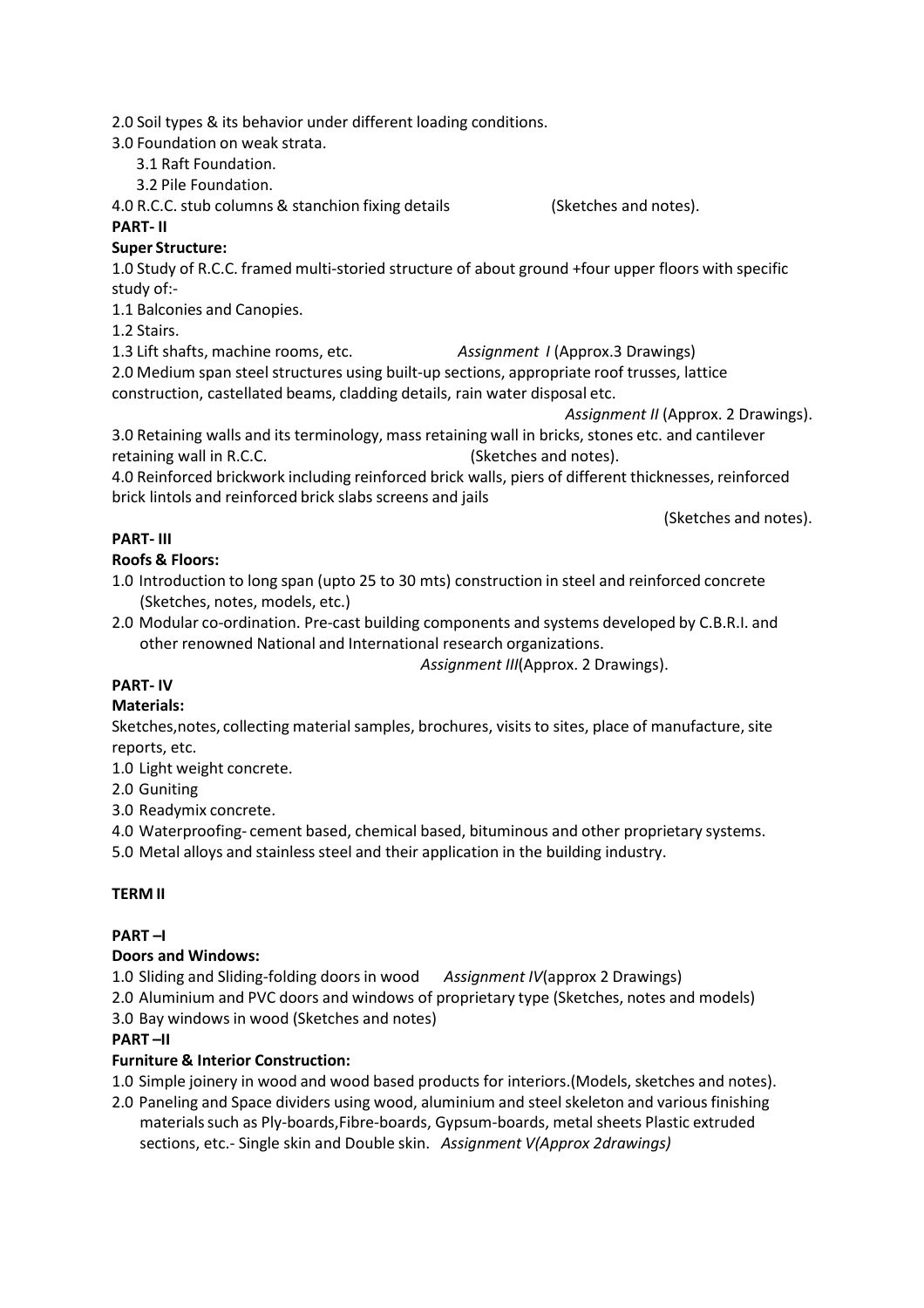3.0 Suspended ceiling in teak wood or metal framing with A.C. sheets, Gypsum boards, Fibre boards,etc. as finishing material. Proprietary system for suspended ceiling.

#### *Assignment VI*

4.0 Simple residential furniture in wood and wood derived boards like Divan, Bed, Dinning table, Storage cabinet, Kitchen cabinet, Chair, etc ‐Any 4 items.

*Assignment VII* (2 Drawings)

Note: Total no of drawings to be restricted to between 6 to 8 per term.

#### **PART – III**

#### **Misc. Construction:**

1.0 Single Basement construction with water‐proofing details, etc.(Sketches and notes)

2.0 Escalator and elevators – planning concepts, terminology and general construction. (Sketches and notes).

## **PART – IV**

#### **Materials**

Sketches, notes, collecting material samples, brochures, visits to sites and places of manufacture, reports, etc

1.0 Glass and Glass products applicable in building industry.

2.0 Polishing of new and old wood and wood derivatives.

3.0 Painting.

4.0 Rendering.

#### **Submission format:**

The above mentioned submission format is indicative only.

It is expected that the students develop all round skills in drafting, sketching, model making, 3‐d graphics and innovative use of computers to understand the basic principles and use it to applied construction problems.

The subject should be effectively linked with architectural design and more stress will be laid to on site training and hands on experience.

#### **Distribution of marks:**

Drawings – 40%,

Site visit reports, presentations etc. with models, 3D graphics etc.– 40%,

Journal – 20%.

#### **References:**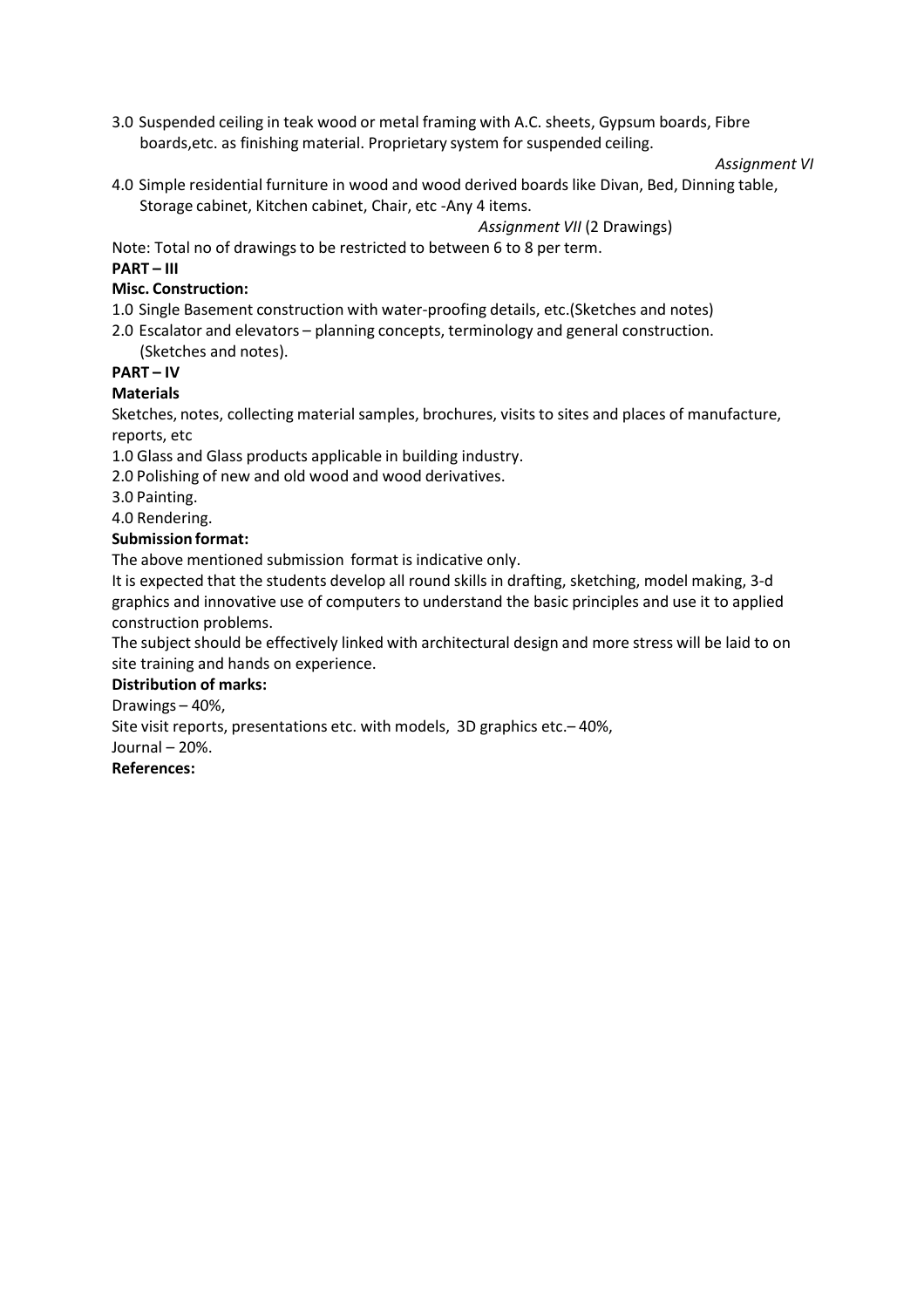| Subject Code: 313425 THEORY OF STRUCTURES III (Sessional)<br>Subject Code: 313426 THEORY OF STRUCTURES III (Paper.) |               |                                                                            |                                                             |
|---------------------------------------------------------------------------------------------------------------------|---------------|----------------------------------------------------------------------------|-------------------------------------------------------------|
| <b>Teaching Scheme</b>                                                                                              |               | <b>Examination Scheme</b>                                                  |                                                             |
| <b>Lecture Periods</b>                                                                                              | $\mathcal{P}$ | Term I and Term II<br>Sessional (Internal)<br>Sessional (External)<br>Viva | 25 marks (for each term)<br>25 marks (for each term)<br>nil |
| <b>Studio Periods</b>                                                                                               |               | Total sessional for<br>both terms                                          | 100 marks                                                   |
| <b>Total Contact</b>                                                                                                | 3             | Paper                                                                      | 100 marks                                                   |
| Periods per week                                                                                                    |               | <b>Total Marks</b>                                                         | 200 marks                                                   |

**NOTE :** While teaching the subject of Theory of Structures Limit State Method shall be adopted instead of Working Stress Method.

## **COURSE OUTLINE :**

- 1. Soil Mechanics : Introduction to soil Mechanics, trial pits, bearing capacities of common soils, various limits, Foundation problems at site. Bulb of pressure etc.
- 2. Retaining Walls.
	- (i) Active and passive pressures of soil. Ranking's theory of Earth pressure. (ii) Masonry retaining walls.
	- (iii) R.C.C. cantilever retaining wall.
	- (iv) Counter fort type retaining wall‐concept and general detailing of counter forts.
- 3 R.C.C. columns with Eccentric loading‐introduction only. No calculations.
- 4 Staircase : Types, loading and design. Details design of simply supported staircases.
- 5 R.C.C. Foundation : details of isolated footing.
- 6 Combined footing.
- 7 Detailed design of rectangular combined footing.
- 8 Introduction to following :
	- (a) Masonry and R.C.C. underground water storage tanks. (b)
	- Elevated water towers.
	- (c) R.C.C. and steel portal frame.
	- (d) Steel columns.
	- (e) Steel plate girders and Crane girder.
	- (f) Steel castellated girder.

(Introduction not to include calculation of any of the elements but the selection criteria, placement of main reinforcement, fabrication producer etc.).

- 9. Introduction to :
	- Trapezoidal footing.
	- Raft footing.
	- Pile foundation.
	- Pile cape.
- 10. Pre-stressed concrete : Definition, difference between R.C.C. and pre stressed concrete, advantages and disadvantages, type and methods of pre stressing simple problem on calculation of resultant stresses of external forces etc.
- 11. Ultimate load theory :

Definition and explanation. Why this theory was developed, difference between working stress block, calculation of balance rectangular simply reinforced section, area of steel required for this Mud to develop working load factor(simple problem on beams only).

- 12. Limit state analysis : Introduction to concept only and I.S. requirements.
- 13. Compound Stanchions :
	- Simple problems.
	- Lacing : Finding spacing and size of lacing.
	- Battens : Finding spacing and size of battens.
	- No details design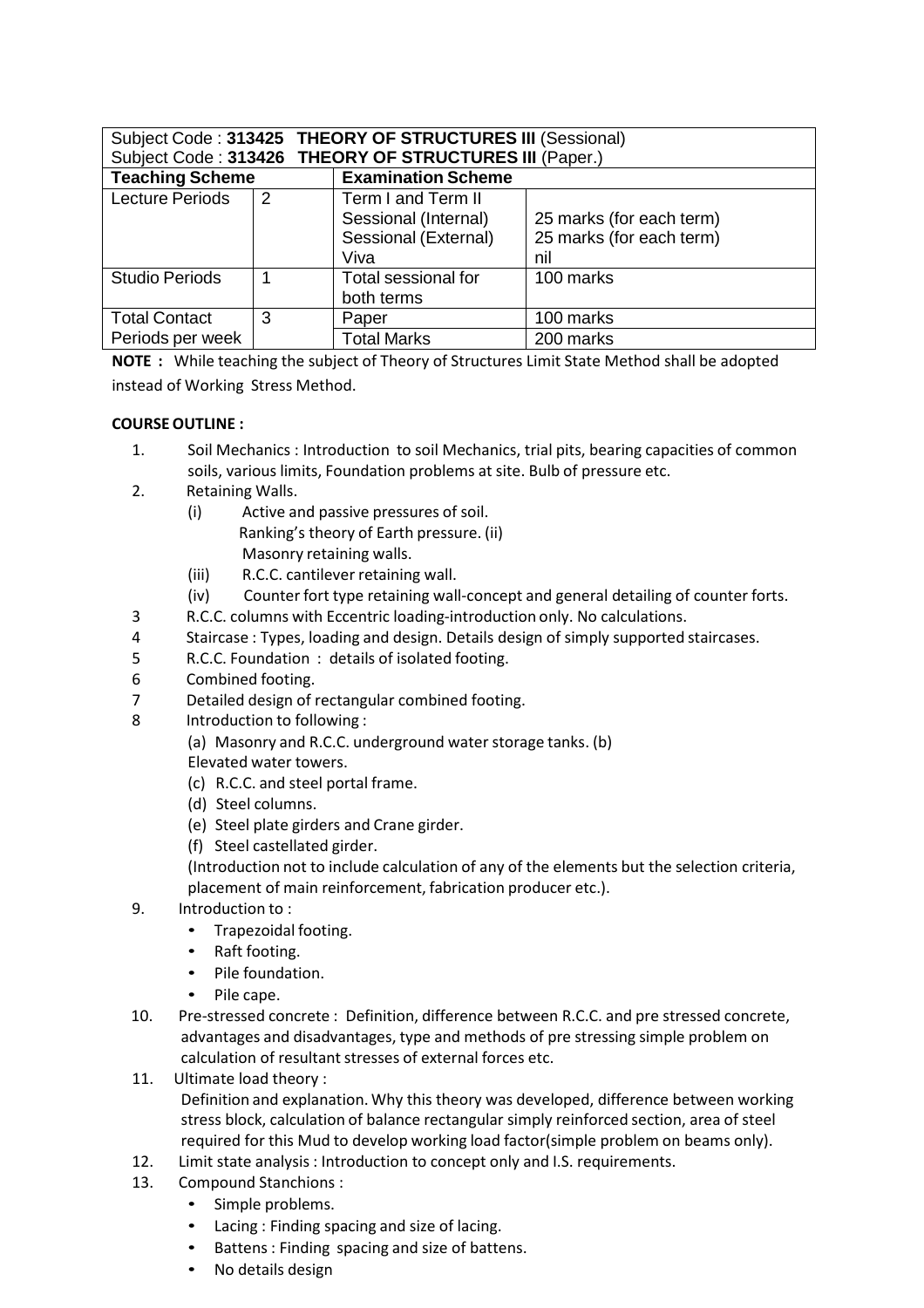Design and detailing of a factory building including detailed design and drawings of purlins, trusses and N griders. (Drawing on A2 size sheets).

- 14. Earthquake Resistance Structural Detailing : Seismic Design and detailing of R.C.C. and steel buildings :
	- IS : 1893‐2002. IS : 13920‐1993, IS : 456‐2000, IS : 800‐20045.
	- Special reinforcing and connection details in structural drawings.

## **RECOMMENDED READINGS :**

- 1. Structure in Architecture Salvadori and Heller.
- 2. Design of steel Structures‐Vaziranini and Rathvani.
- 3. Elements of Structures‐Morgan.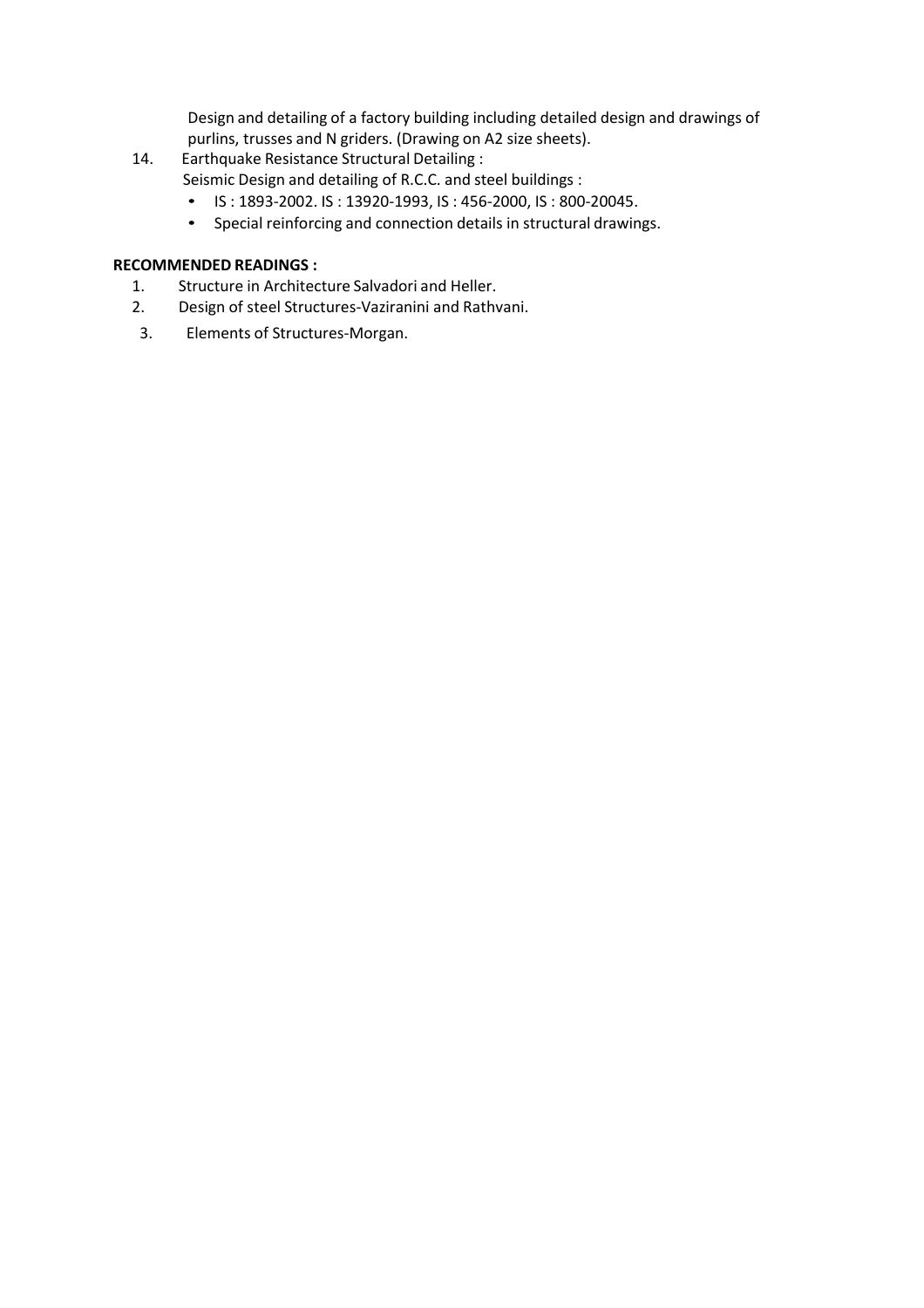| <b>BUILDING SERVICES II (Sessional)</b><br>Subject Code: 313427 |   |                                     |                           |  |  |
|-----------------------------------------------------------------|---|-------------------------------------|---------------------------|--|--|
| Subject Code: 313428                                            |   | <b>BUILDING SERVICES II (Paper)</b> |                           |  |  |
| <b>Teaching Scheme</b>                                          |   | <b>Examination Scheme</b>           |                           |  |  |
| <b>Lecture Periods</b>                                          | 2 | Term I and Term II                  |                           |  |  |
| per week                                                        |   | Sessional (Internal)                | 100 marks (for each term) |  |  |
|                                                                 |   | Sessional (External)                | 100 marks (for each term) |  |  |
|                                                                 |   | Viva                                | Nil                       |  |  |
| <b>Studio Periods</b>                                           | 2 | <b>Total sessional marks</b>        | 200 marks                 |  |  |
| per week                                                        |   | for both terms                      |                           |  |  |
| <b>Total Contact</b>                                            | 4 | Paper                               | 100 marks                 |  |  |
| Periods per week                                                |   | <b>Total Marks</b>                  | 300 marks                 |  |  |

**AIM :** To introduce students to the concepts of, indoor environmental quality control and providing ambient / comfortable habitable conditions, by integrating the knowledge of active as well as passive methods, in architectural design aimed at environmental sustainability.

## **TERM 1**

## **COURSE OBJECTIVE**

1. To equip students with the knowledge of mechanical ventilation /HVAC and the required technology for application.

- 2. Integrating these technologies with their architectural design.
- 3. Evolving understanding in students to choose appropriate systems.

## **COURSE OUTLINE**

#### **AIR CONDITIONING**

Introduction to mechanical ventilation, forced ventilation, types of fans used, simple calculations to decide on the no. of fans / sizes

Introduction to fundamental principles of air conditioning. Fluid flow, Heat transfer. Psychometrics of air conditioning processes. Health and comfort criteria, comfort chart. Selection of indoor and outdoor design conditions. Air conditioning systems, selection of systems, ventilation for cooling. Transmission and distribution of conditioned air. Duct size calculations.

## **TEACHING PLAN**

#### **Unit 1**

- a. Forced ventilation‐ types of fans used, calculations to decide on the no of fans required
- b. Air conditioning heating and cooling, air conditioning equipment, air distribution, data and space requirements.

#### **SESSIONAL ASSIGNMENT**

Assignments shall consists of

- a. Calculating the sizes and no. of fans required to be provided or a specific interior and its layout for the same.
- b. Preparing an air conditioning layout for part of design project, with duct size calculations.
- c. Compiling of required information collected from site visits, market surveys and finding out latest trends and materials for the same.

#### **SESSIONAL ASSESMENT**

1. 40% marks will be allotted for compilation of literature, brochures, handbooks, market surveys etc.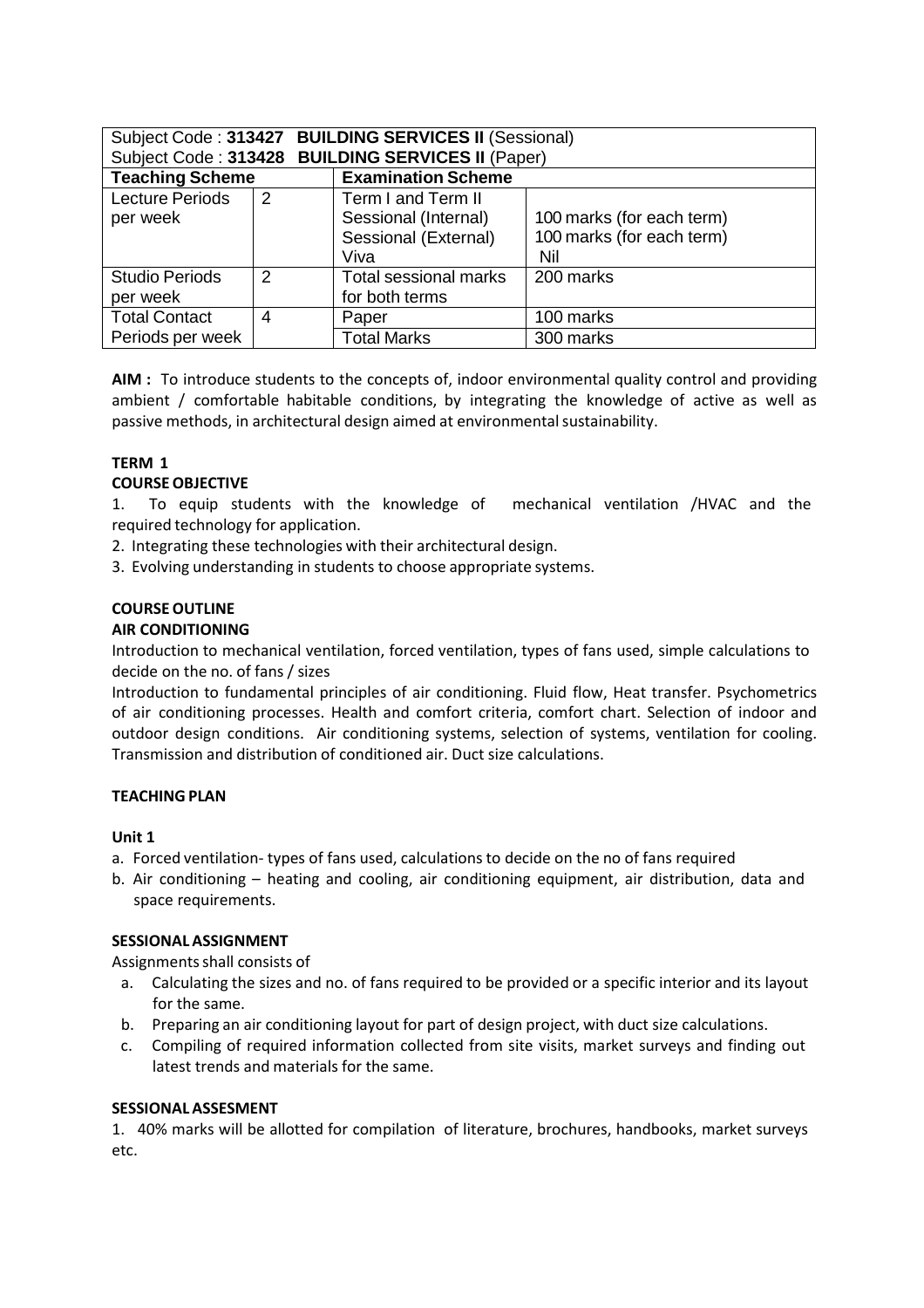2. 60% marks shall be allotted for services layouts, with details.

#### **TERM II:**

**AIM.**

Understanding of design criteria for good hearing conditions in enclosed and open spaces with relation to spatial characteristics and developing the ability to apply the same to architectural design.

Integrating passive and active fire fighting systems in architectural design projects.

#### **COURSE OBJECTIVES:**

1. To equip students with the knowledge of acoustics and the required technology, for its application.

2. Integrating these technologies with their architectural design.

3. Evolving understanding in students to choose appropriate systems.

#### **COURSE OUTLINE**

Introduction to architectural acoustics. Acoustical problems in architectural design. Criteria for good hearing conditions in enclosed and open spaces. Properties of sound. Human ear and its cognizance to hearing. Reverberation; Sabine's formula for reverberation time. Sound absorbing materials, their properties and applications. Acoustical requirements in an auditorium design. Acoustical designs of rooms for speech, music and recording studio. Sound amplification systems. Environmental noise control, air‐borne and structure borne noise, control of mechanical noise and vibrations. Transmission of sound, noise reduction.

Methods of fire‐fighting, rules, regulations and equipment.

#### **TEACHING PLAN**

#### **Unit 1. Acoustics**

- a. Brief history of architectural acoustics, acoustical problems as outcome of contextual influences and limitations of materials and technologies.
- b. Characteristics of sound.
- c. Study of acoustical materials, their classification and application.
- d. Acoustical treatment to various enclosed spaces with calculations of the time of reverberation.
- e. Noise control.
- f. Sound amplification systems.
- g. One live case study.

#### **Unit 2. Fire fighting and fire safety.**

- a. Causes and spread of fire, combustibility of building materials, structural elements and their fire resistance.
- b. Passive control‐ fire protection in buildings, safety codes, rules and regulations.
- c. Active control‐ fire fighting using fixed and portable fire fighting equipment.

#### **SESSIONAL ASSIGNMENT**

Assignments shall consists of

- a. Calculating the time of reverberation for an enclosed space and designing an acoustical treatment for the same, to achieve good hearing conditions.
- b. Compiling of required information collected from site visits, market surveys and finding out latest trends and materials for the same.
- c. Case study for fire fighting and fire control for an apartment building, with basement parking.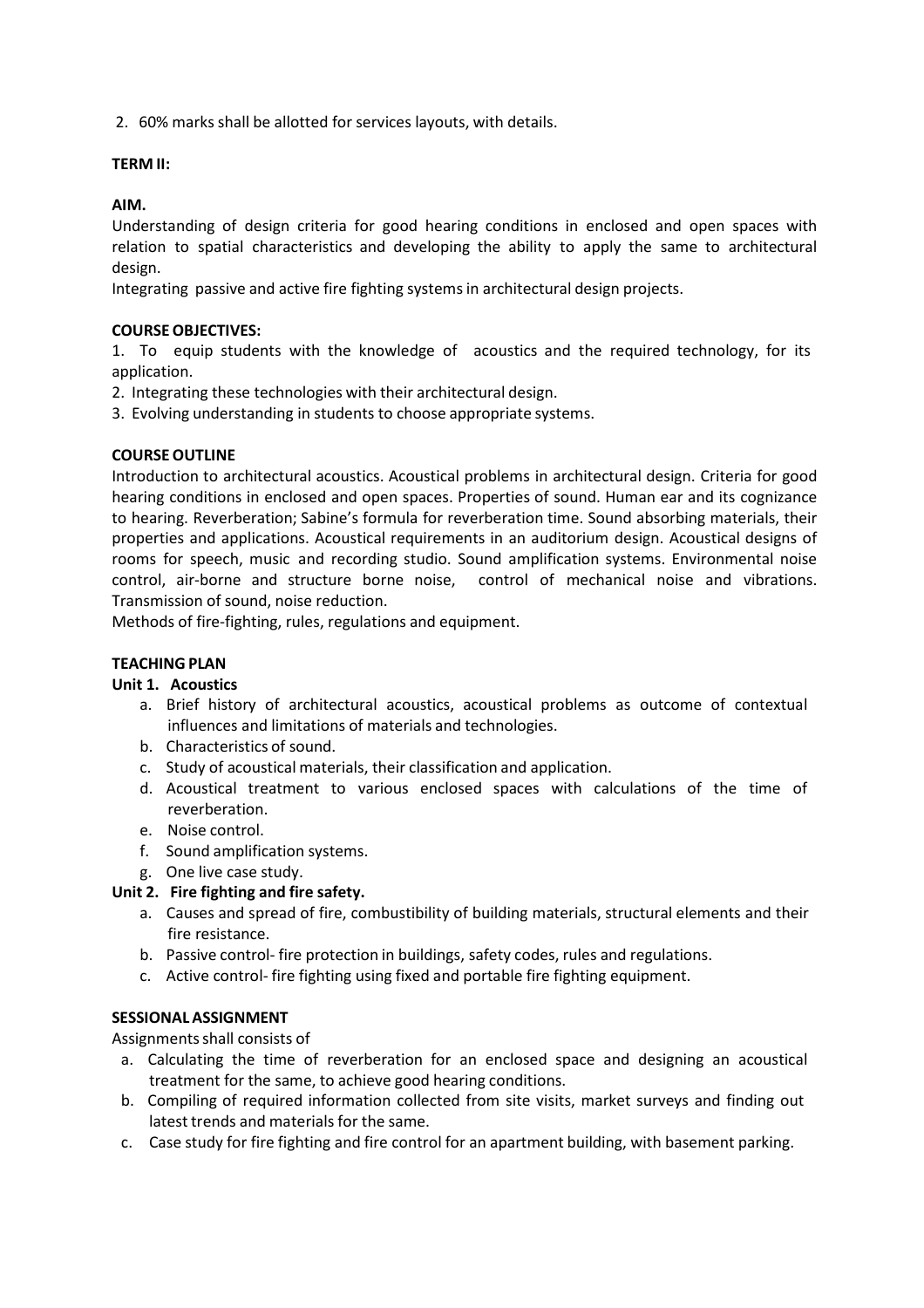#### **SESSIONAL ASSESMENT**

1. 40% marks will be allotted for compilation of literature, brochures, handbooks, market surveys etc. .

2. 60% marks shall be allotted for acoustical treatment of an interior space.

## **RECOMMENDED READING**

- 1. Ernest Tricomi‐ABC of Air conditioning
- 2. Heating and Air Conditioning of buildings.
- 3. Smith, Philips and Sweeney‐Environmental Science
- 4. Doelle Leslie‐Environmental Acoustics
- 5. Knudsen and Harris‐Acoustical designing in architecture
- 6. K.A.Siraskar‐Acoustics in building design
- 7. National Building code.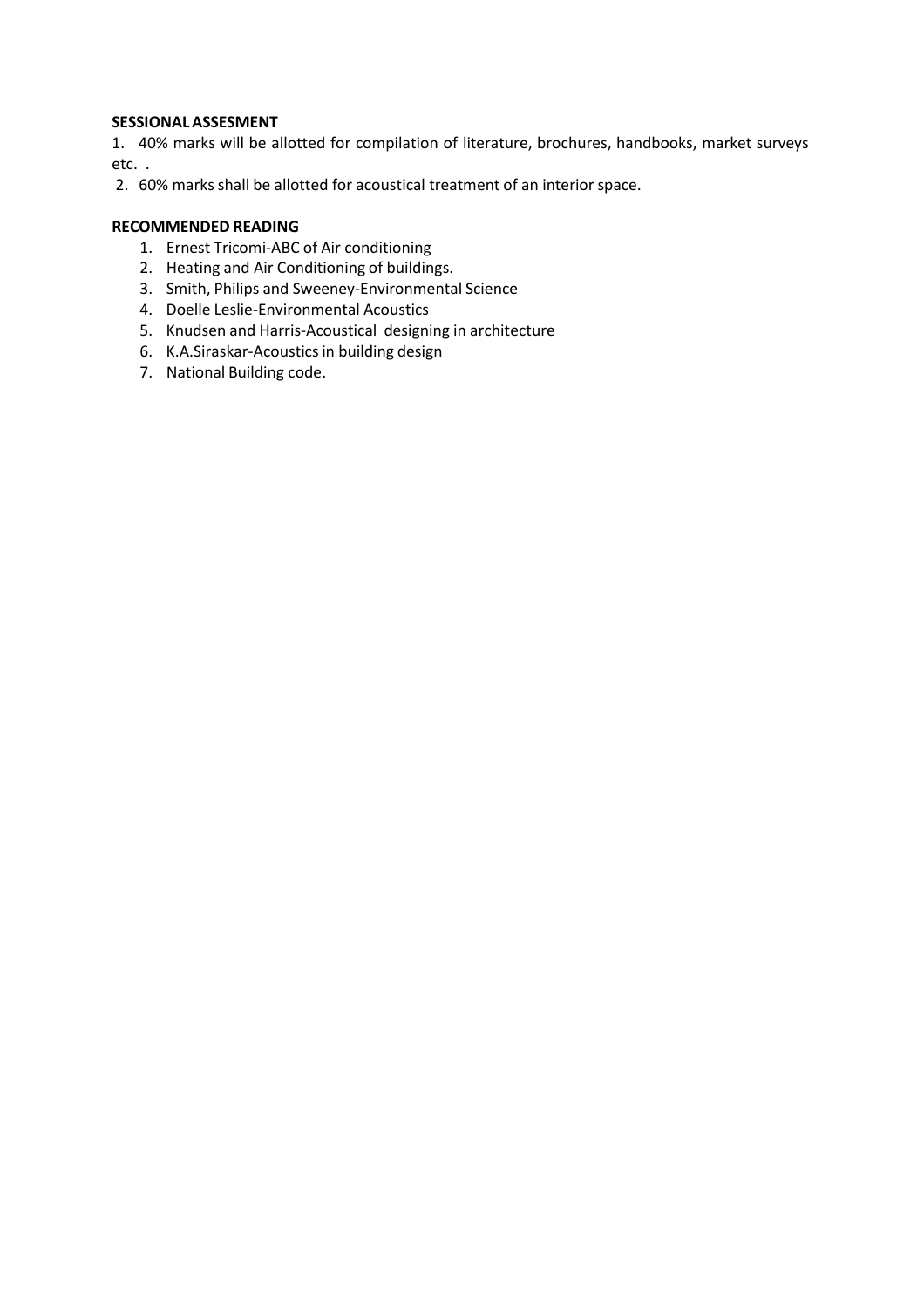| Subject Code: 313429   |                                      | <b>LANDSCAPE ARCHITECTURE</b> |                          |  |  |  |  |
|------------------------|--------------------------------------|-------------------------------|--------------------------|--|--|--|--|
|                        | & ENVIRONMENTAL SCIENCES (Sessional) |                               |                          |  |  |  |  |
| <b>Teaching Scheme</b> |                                      | <b>Examination Scheme</b>     |                          |  |  |  |  |
| <b>Lecture Periods</b> |                                      | Term I and Term II            |                          |  |  |  |  |
| per week               |                                      | Sessional (Internal)          | 50 marks (for each term) |  |  |  |  |
|                        |                                      | Sessional (External)          | 50 marks (for each term) |  |  |  |  |
|                        |                                      | Viva                          | Nil                      |  |  |  |  |
| <b>Studio Periods</b>  | $\mathcal{P}$                        | <b>Total sessional marks</b>  | 100 marks                |  |  |  |  |
| per week               |                                      | for both terms                |                          |  |  |  |  |
| <b>Total Contact</b>   | 3                                    | Paper                         | Nil                      |  |  |  |  |
| Periods per week       |                                      | <b>Total Marks</b>            | 100 marks                |  |  |  |  |

## **AIM :**

To introduce the students to landscape design and site planning and imbibe importance of integrated design of built & open spaces and evolve understanding of sustainable site development addressing the functional, aesthetic and environmental issues.

## **TERM 1**

#### **COURSE OBJECTIVES**

- a. To introduce the students to Landscape architecture and its scope.
- b. To develop understanding of site analysis and site planning and integrated design of open and built spaces.
- c. To understand the elements and principles of landscape design and role of landscape elements in design of outdoor environments on the site.
- d. To study the changing relationship of man with nature in various parts of the world through various ages and study history of landscape design.

## **COURSE OUTLINE**

Introduction to Landscape Design – its scope and objectives; elements and principles of landscape design and their application in outdoor space design; Site studies and site planning : Integration of built and open spaces; Introduction to storm water drainage , planting design & grading. History of landscape design.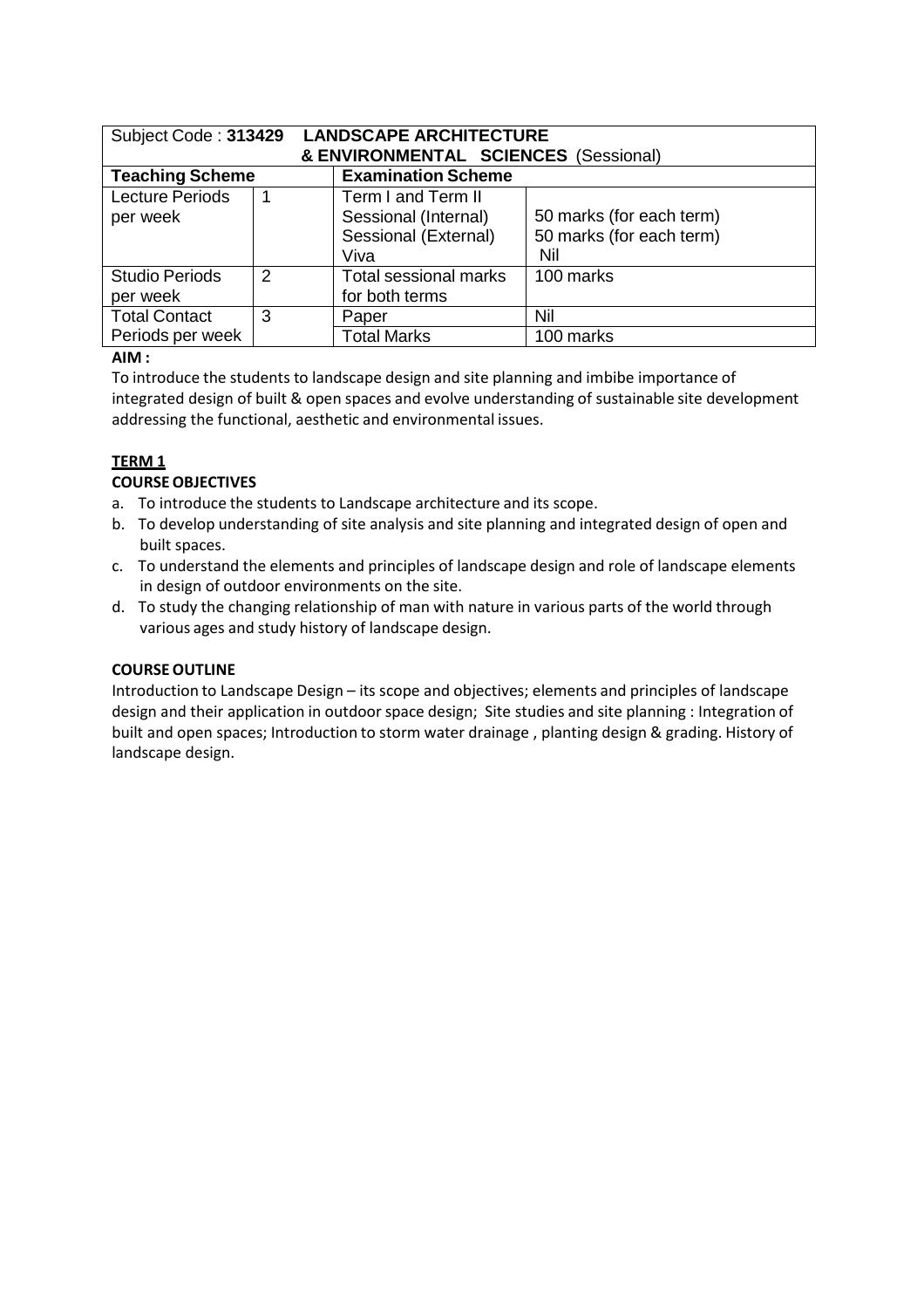#### **TEACHING PLAN**

#### **Unit 1 Introduction**

Introduction of landscape architecture, its scope and understanding the differences between landscape design and building design. Significance of time in landscape design.

#### **Unit 2 Site Studies and Site Planning**

Principles of site planning. Site survey and appraisal – the physical and social context of the site and various site characteristics such as microclimate, topography, hydrology, existing features (natural and manmade), etc. Site suitability analysis. Process of developing a brief for open spaces. Design issues in site planning and siting of buildings. Integrated approach to design of building and open spaces. Introduction to grading, landform modifications and surface water drainage.

#### **Unit 3 Elements & Principles of Landscape Design**

Elements of landscape Design – Landform, water, plants and built elements (hard areas, paths, terraces) . Understanding the visual (colour, form, texture) characteristics and also the non‐visual characteristics (smell, touch, sound) characteristics of these elements and their usage to achieve the functional, aesthetic and environmental goals. Principles of landscape design (harmony, balance, contrast, etc.).

#### **Unit 4 History of Landscape Architecture**

Changing relationship of man with nature in various phases in history and its influence on the environment. Reviewing landscape design and garden design in history in various parts of the world & phases in history – Eastern (India, China, Japan), Western (Egypt, Mesopotamia, Greece, Roman, Medieval, Renaissance & Baroque, English school) and Central (Persia, Islamic landscapes). Industrialization, New towns, Need for parks, Park movement in America. Contemporary movements.

#### **SESSIONAL WORK**

- 1. At least one landscape design & site development project (limited to one building on a site) in which students should evolve a rational behind design of open spaces based upon functional aspects, microclimatic analysis including building shadow analysis, visual and spatial character desired and then develop a landscape design. (**60%** of total marks allotted). The design should be presented in form of drawings to explain the landscape development in totality, which shall include comprehensive landscape development plan, site sections, sectional details, planting policy, views etc.
- 2. Written Assignments (**40%** of total marks)
- a. Unit 3 (Landscape elements): Visit to designed landscapes and preparing case study appraisal report of not less than 1000 words supported by graphics. (10% of total marks)
- b. Unit 4 (History of landscape architecture) : Detailed essay of at least 1500 words with graphical illustrations based upon the topics in the syllabus on themes such as comparisons, case studies, use of landscape elements in history etc. (10% of total Marks)
- c. Test on units 1 to 4: 20% of total marks.

## **TERM 2**

## **COURSE OBJECTIVES**

- a. To evolve understanding of plant selection for functional, aesthetical and ecological applications in design based upon the plant characteristics and their habits.
- b. To introduce the concepts of sustainable site planning, components of environment and environmental concerns.
- c. To develop understanding of the role of landscape design in evolving sustainable site planning and also in passive climatic control at building and site level.
- d. Introduction to landscape construction and services.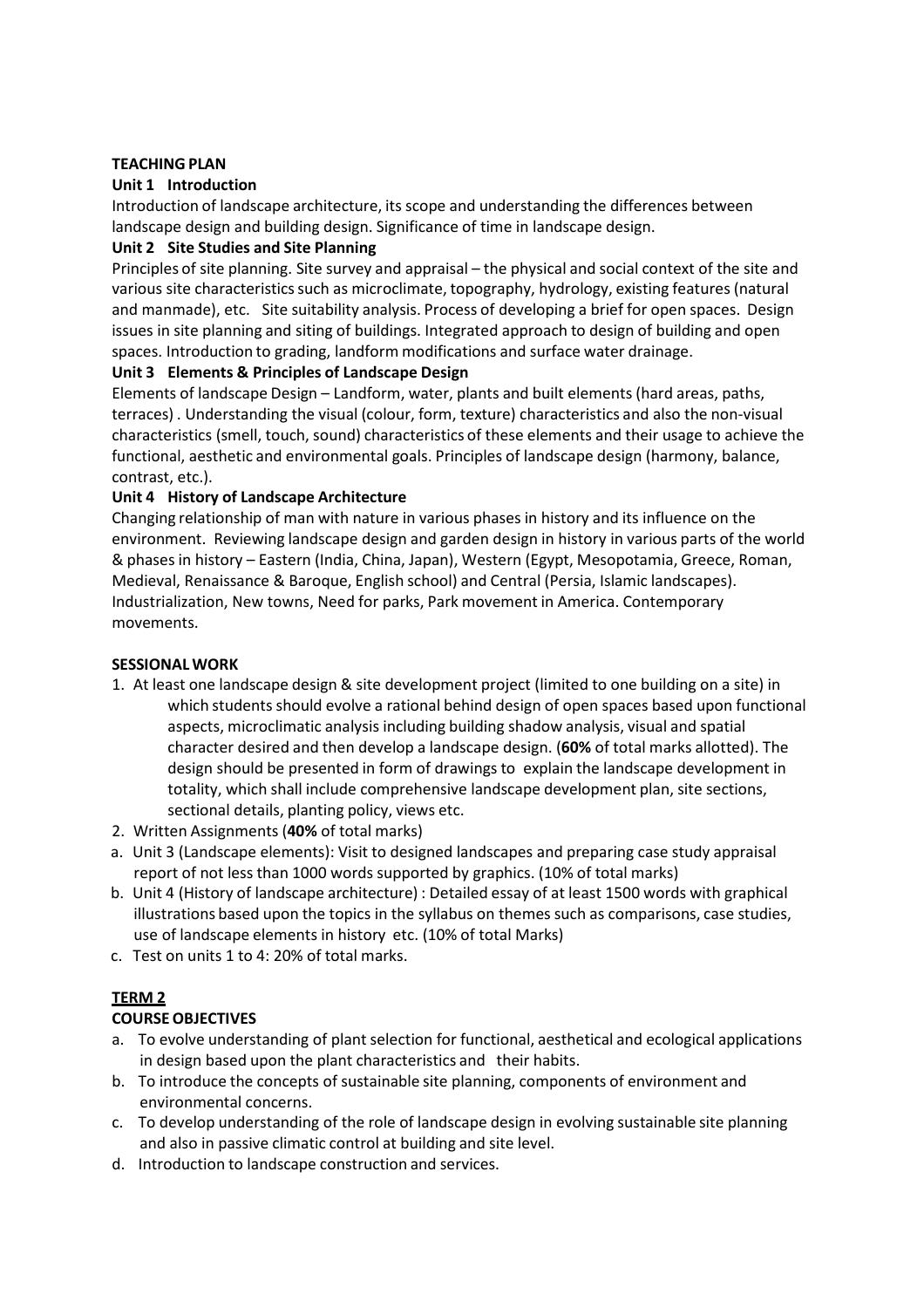e. Application of the knowledge of site planning and landscape design to address the environmental issues.

#### **COURSE OUTLINE**

Plants and Design; Introduction to landscape construction and services (drainage, irrigation, lighting); Execution of a landscape proposal; Environment – components and issues; Environmental concerns: landscape design & sustainable site planning; landscape design in situations such as roof tops & indoor locations; role of landscape design in response to environmental issues in urban areas.

#### **TEACHING PLAN**

#### **Unit 5 Plants and Design**

Study of plant material – trees, shrubs, ground covers and climbers, physical characteristics and habit. Role of plants in landscape design. Plant selection criteria – functional, visual, ecological and micro climatic aspects. Building shadow analysis for ascertaining hard‐soft areas and choice of plants.

#### **Unit 6 Landscape Construction and Services**

Introduction to the landscape services – lighting, surface water drainage systems, irrigation systems. Introduction to construction in landscape – paths, retaining walls, level changes, fences, boundary walls, decks, gates, trellis, pergola etc. Introduction to landform modifications, earthworks and grading. Roof top landscapes and indoor landscapes. Understanding the process of the execution of a landscape proposal.

#### **Unit 7 Environment: Components and Concepts**

Introduction to environment and its components (biotic and abiotic), Concepts of energy and resource conservation, bio‐diversity, pollution, green house effect, ozone layer depletion, sustainability.

#### **Unit 8 Environmental Concerns, Landscape Design and Sustainable Site Planning.**

Application of the knowledge of site planning and landscape design to address the environmental issues, achieve passive climatic control and evolve sustainable site plan. Water harvesting (roof water, recharging ground water), solid waste management (vermiculture pits, composting, degradable and non‐degradable wastes). Root zone treatment. Sewage treatment plant. Landscape design in response to environmental problems in urban areas.

#### **SESSIONAL WORK**

- 1. At least one campus planning project (with more than two buildings on the site) from the third year architectural design which the student has undertaken. A comprehensive site and landscape development plan should be submitted along with supporting background work such as site analysis, slope analysis, zoning rationale, building program analysis. Design proposal should include a comprehensive landscape development plan, Site sections, planting policies, details of civil work items such as steps, retaining wall, planters etc., surface water drainage concept. (**70%** of total Marks).
- 2. Written Assignments (**30%** of total marks)
	- a. Unit 5 (Plants and design): Study and documentation of at least four plants to understand their characteristics and use in landscapes. (10% of total marks)
	- b. Unit 7 & 8 (Environment): Literature or case study review and discussion of any one environmental issues pertinent to the syllabus. (10% of total marks).
	- c. Test on units 5 to 8: 10% of total marks.

#### **RECOMMENDED READINGS**:

- 1. **Appleton, J**. *The Experience of Landscape*, London: John Wiley & Sons. 1995.
- 2. **Bose, T.K. and Choudhary, K.**Tropical Garden Plants in Colour. Horticulture and Allied Publishers. 1991.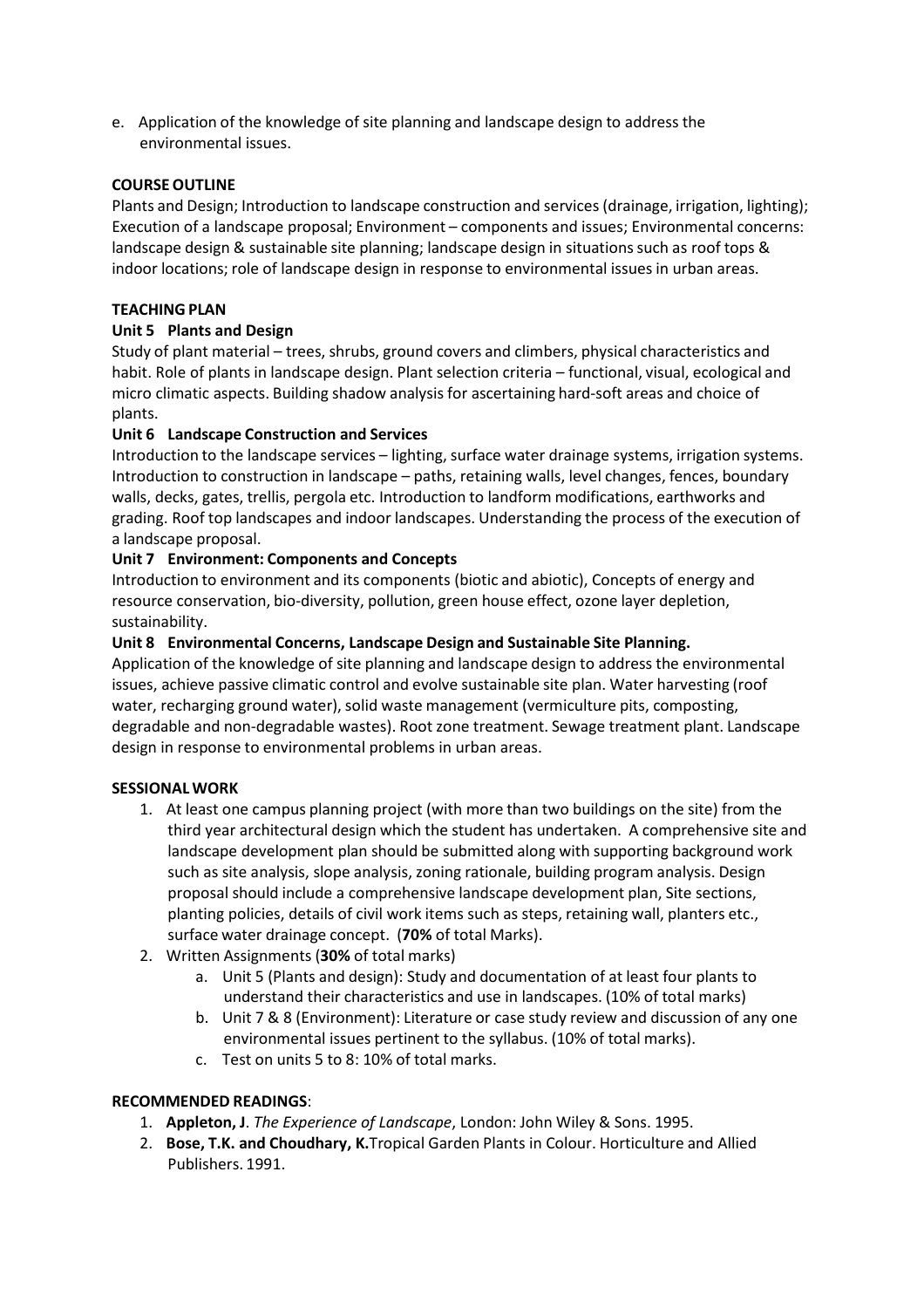- 3. **Botkin D. B. & Keller E.A**. *Environmental Science: Earth as a Living Planet*. NY: John Wiley & Co. 1995.
- 4. **Dee, C**. *Form and Fabric in Landscape Architecture : A visual introduction*, UK : Spon Press. 2001.
- 5. **Eckbo, G**. *Urban Landscape Design*, NY: McGraw Hill Book Company.1964.
- 6. **Gopalaswamiengar, K.S**. *Complete Gardening in India*, 4th ed. Bangalore: Gopalswamy Parthasarathy. 1991.
- 7. **Jellicoe, G. & Jellicoe, S**. *The Landscape of Man*, London: Thames and Hudson. 1991.
- 8. **Kanvinde A. & H. James Miller.** Campus Design in India: Experience of a Developing Nation. Jostens/American Yearbook Co, 1969.
- 9. **Kaplan, R., Ryan, R. L. and Kaplan, S**. *With People in Mind Design and Management of Everyday Nature*, Island Press. 1998.
- 10. **Laurie, M**. *An Introduction to Landscape Architecture,* NY : American Elsevier Pub.Co Inc. 1975.
- 11. **Lyall S**. Designing the New Landscape. UK :Thames & Hudson. 1998.
- 12. **Lynch, K**. *Site Planning*, Cambridge : The MIT Press. 1962
- 13. **McHarg I**. Design with Nature. NY : John Wiley & Co. 1978.
- 14. **Motloch, J. L**. *Introduction To Landscape Design*, US: John Wiley and sons. 2001.
- 15. *National Building Code of India.* New Delhi : Indian Standards Institution. 2005.
- 16. **Randhawa M.S**. *Flowering Trees*. New Delhi : National Book Trust. 1998.
- 17. **Rutledge, A.J**. *Anatomy of a Park*, NY : McGraw Hill Inc. 1971.
- 18. **Simonds, J.O**. *Landscape Architecture : The Shaping of Man's Natural Environment*, NY : McGraw Hill Book Co. Inc. 1961.
- 19. **Thompson, I. H** . *Ecology, Community And Delight: Sources Of Values In Landscape Architecture*, London : E & FN Spon.2000.
- 20. **Williams, S**. *Outdoor recreation and the urban environment*, London : **Routledge.** 1995**.**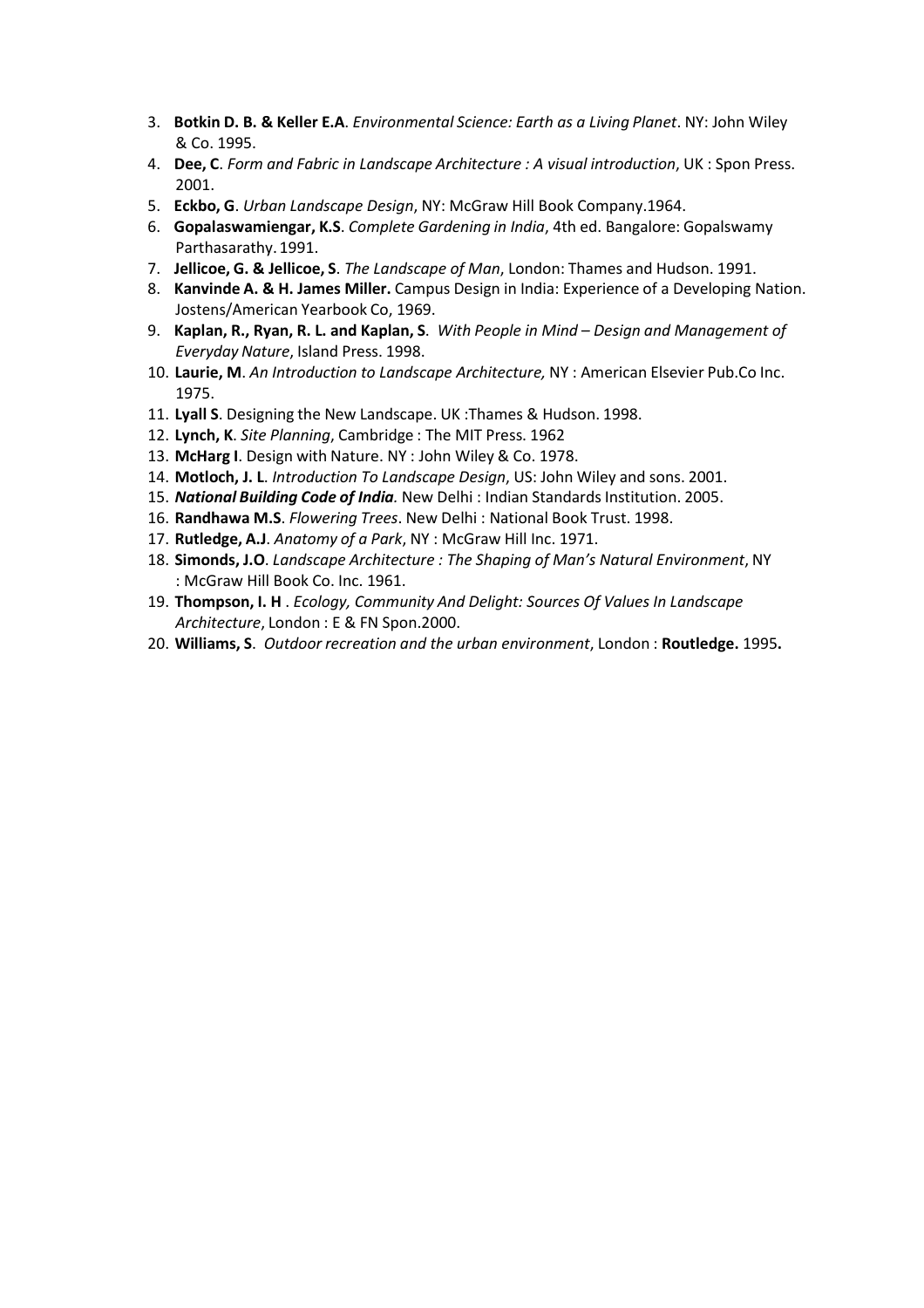| Subject Code: 313430 SEMINAR ON CONTEMPORARY ARCHITECTURE (Sessional) |   |                           |                          |  |  |
|-----------------------------------------------------------------------|---|---------------------------|--------------------------|--|--|
| <b>Teaching Scheme</b>                                                |   | <b>Examination Scheme</b> |                          |  |  |
| <b>Lecture Periods</b>                                                | 2 | <b>TermI and Term II</b>  |                          |  |  |
| per week                                                              |   | Sessional (Internal)      | 25 marks (for each term) |  |  |
|                                                                       |   | Sessional (External)      | 25 marks (for each term) |  |  |
|                                                                       |   | Viva                      | nil                      |  |  |
| <b>Studio Periods</b>                                                 |   | Total sessional marks     | 100 marks                |  |  |
| per week                                                              |   | for both terms            |                          |  |  |
| <b>Total Contact</b>                                                  | 2 | Paper                     | nil                      |  |  |
| Periods per week                                                      |   | <b>Total Marks</b>        | 100 marks                |  |  |

## **COURSE OBJECTIVES:**

Modern architecture is the synthesis of a series of progressive movements since post-industrial period. It is necessary for students to understand these movements, styles, buildings, construction, and contribution of masters in a wider context.

#### **COURSE OUTLINE:**

The study includes the progressive developments of the requirements, architectural character and technological advancements of each period / style. The analytical study must include examples and sketches with highlighting the relevant features. The study emphasizes to inculcate the research spirit and awareness of architectural heritage among the students.

#### **TERM I**

Socio‐political and other influences Philosophies, approaches and purposes Architectural, constructional and other features Contribution of the pioneers

Following movements / schools / styles (3 to 9) to be studied with relevant examples based on the above mentioned points:

- 1. Industrial Revolution: new materials, methods and requirements
- 2. Revivalism: Neo‐Classic, Neo‐Gothic
- 3. Arts & Crafts Movement
- 4. Art Nouveau Style
- 5. Expressionism
- 6. Bauhaus
- 7. De Stijl
- 8. International Style
- 9. Post Modernism
- 10. Colonial architecture in India

#### **SESSIONAL WORK**

The Sessional work shall comprise of individual work of the student completed under the guidance and supervision of the subject teacher as follows:

- **1. Journal:** Hand written journal with notes and manually drawn sketches of relevant examples on the above mentioned syllabus contents: **30 marks**
- **2. Project work**: a report or graphical representation or a model of any relevant topic from the above mentioned syllabus contents: **20 marks**

#### **TERM II**

- 1. **Seminar**: on Cotemporary architecture with global context as Styles / Movements / contribution of any international architects / significant buildings
- 2. **Measured Drawing**: Any significant structure relevant to three years of syllabus contents

#### **SESSIONAL WORK**

The Sessional work shall comprise of **individual work** of the student completed under the guidance and supervision of the subject teacher as follows: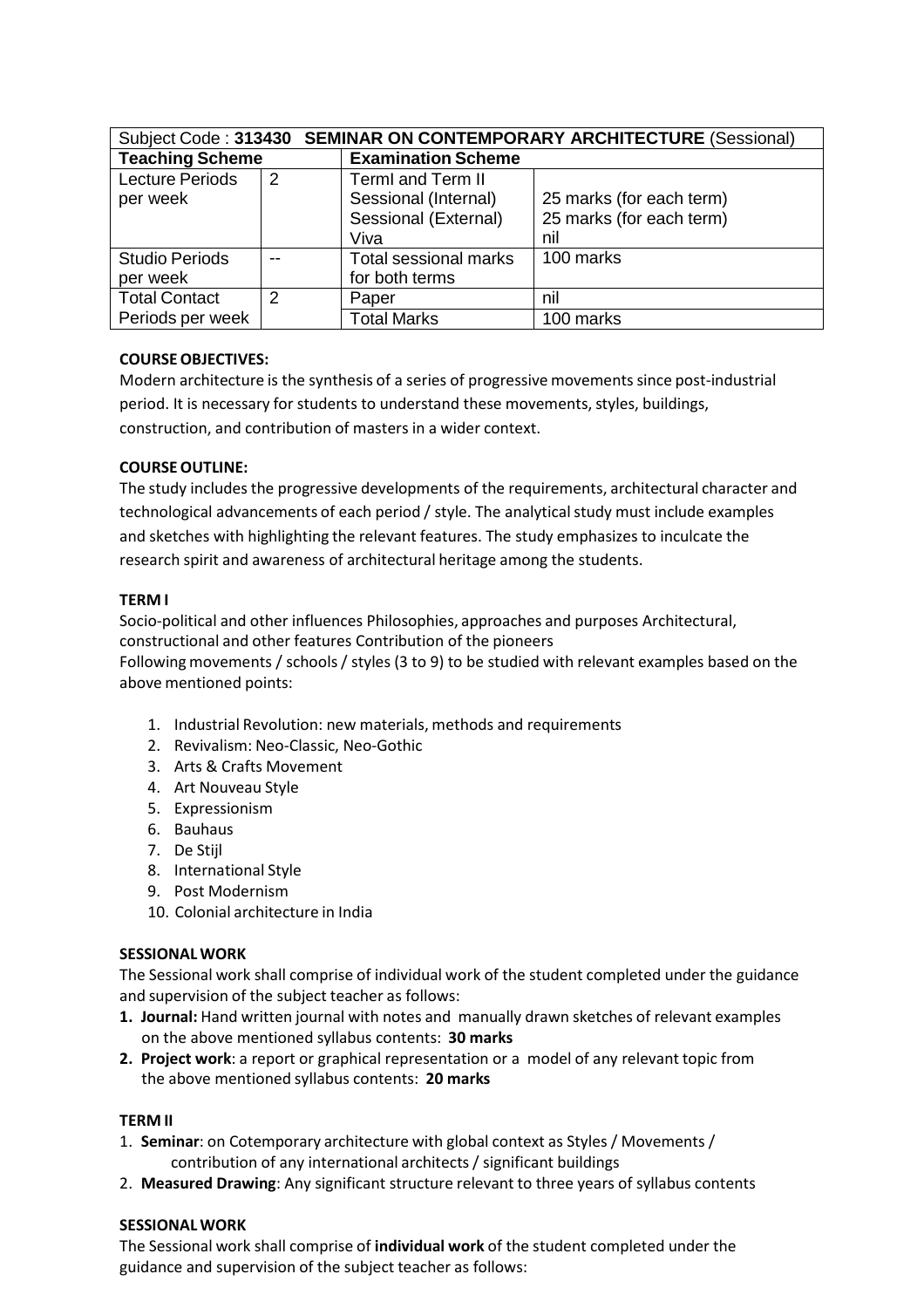**1. Seminar**: a report of the seminar presented of any relevant topic from syllabus contents (appx. 1500 words): **25** 

## **marks**

**2. Measured Drawing:** Manually drawn (one A1 or A2 size sheet per student): **25 marks**

## **RECOMMENDED READINGS:**

- **1.** Modern Architecture since 1900 by William Curtis
- **2.** Modern Architecture (Vol. I & II) by Manfredo Tafuri, Francesco Dal Co
- **3.** A History of Western architecture by David Watkin
- **4.** The Story of Western Architecture by Bill Risebero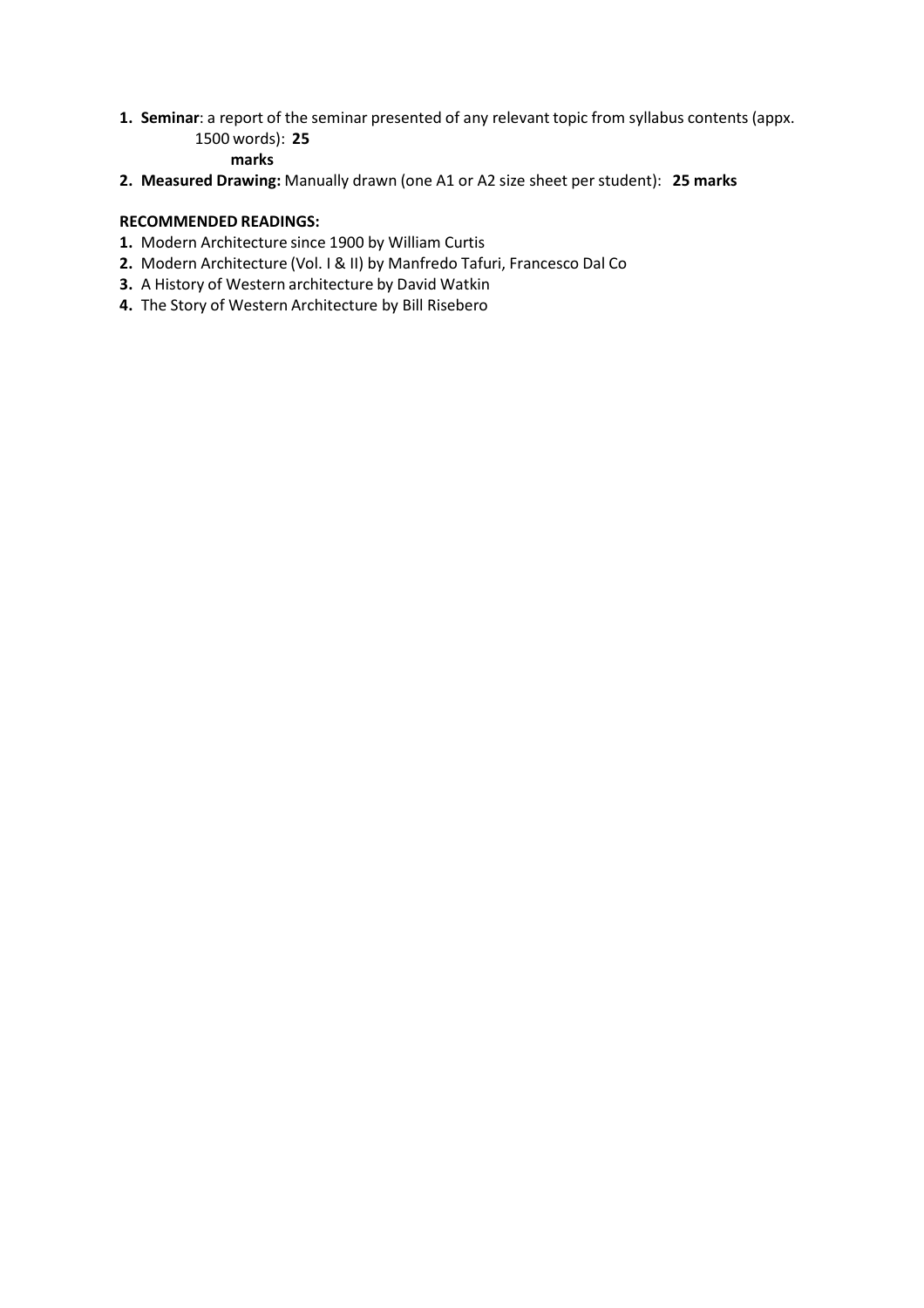| Subject Code: 313431 WORKING DRAWING (Sessional) |   |                           |                          |  |  |
|--------------------------------------------------|---|---------------------------|--------------------------|--|--|
| <b>Teaching Scheme</b>                           |   | <b>Examination Scheme</b> |                          |  |  |
| <b>Lecture Periods</b>                           | 2 | <b>TermI</b> and Term II  |                          |  |  |
| per week                                         |   | Sessional (Internal)      | 50 marks (for each term) |  |  |
|                                                  |   | Sessional (External)      | 50 marks (for each term) |  |  |
|                                                  |   | Viva                      | nil                      |  |  |
| <b>Studio Periods</b>                            | 3 | Total sessional marks     | 200 marks                |  |  |
| per week                                         |   | for both terms            |                          |  |  |
| <b>Total Contact</b>                             | 5 | Paper                     | nil                      |  |  |
| Periods per week                                 |   | <b>Total Marks</b>        | 200 marks                |  |  |

**AIM :** To enable the students to prepare working drawings of an architectural project and imbibe the significance of working drawings from the point of view of execution of the work on site and as important component of tender documents.

#### **OBJECTIVES :**

- The students should be able to prepare drawings in sufficient details such that the contractor is able to construct a building as per the design.
- Graphical presentation of all the components of a building along with dimensioning and annotations.
- Understand and apply IS Codes and internationally accepted norms / conventions / methods of preparing a working drawing along with tabulation of schedules of materials, finishes and hardware.

• Linking up working drawings / specifications / bill of quantities in an architectural project.

#### **TERM I :**

- One working drawing of a  $2^{nd}$  yr. architectural design project having load bearing structure with minimum 100 sq. m. carpet area.
- At least two details such as doors/windows/railings/kitchen otah

etc.

• Total no of drawings (approx 6 to 8 of A1

size).

## **TERM II :**

- One working drawing of any project of minimum 200 sq.m. from Third Year Architectural Design project having frame construction and minimum G+1 structure.
- Introduction to preparing drawings for approval of local authorities for a residential unit having

G+1 structure

• Details of civil work of staircase and a

toilet.

- Interior working drawing of a room from the project with at least details of two furniture types : 1 drawing A1 size.
- Total No of drawings (approx.6to 8 of A1

size.)

The drawings may be manually drafted or computer generated as per the choice of students and availability of computers with the college.

## **REFERENCES:**

Architects Working Details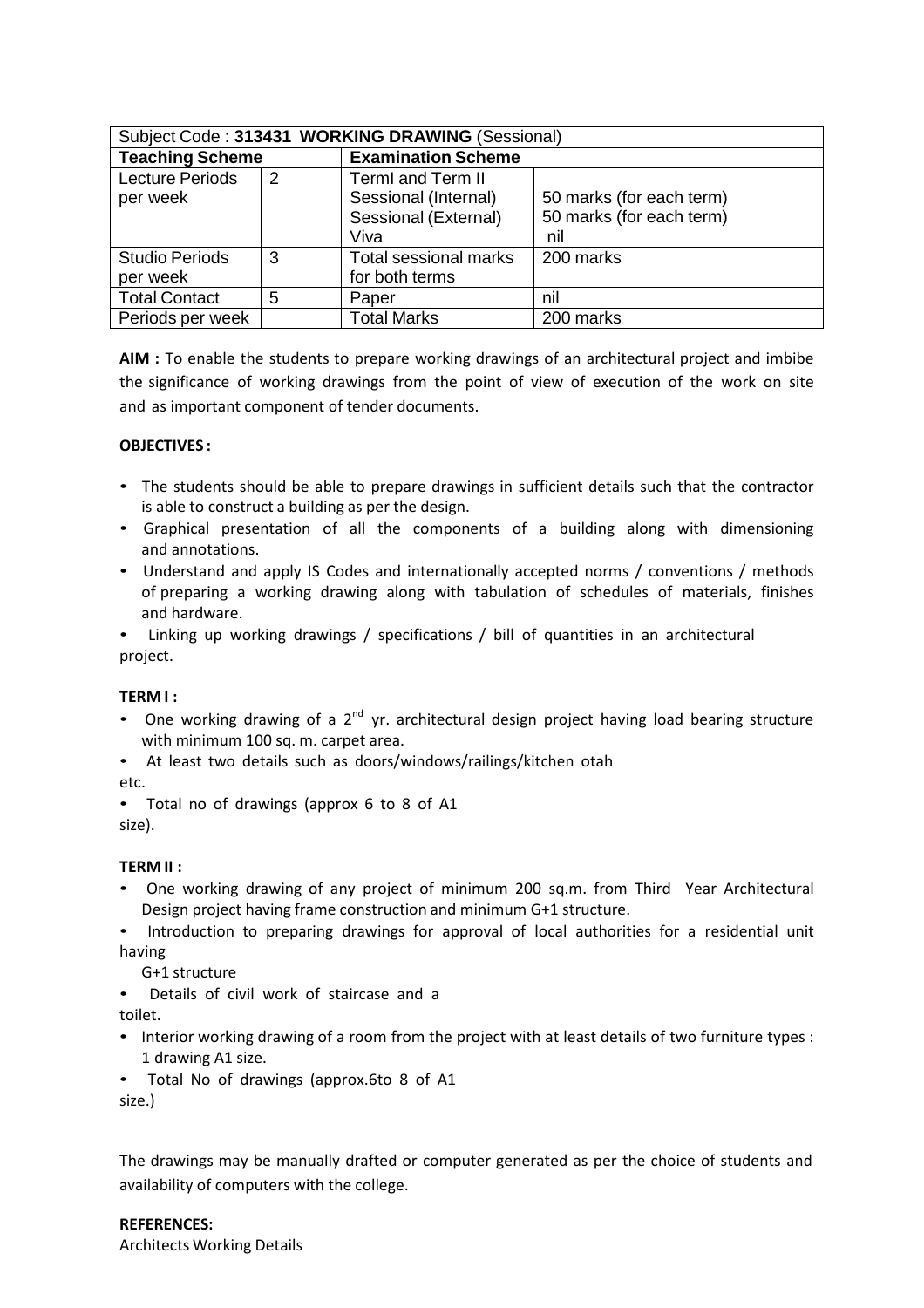| Subject Code: 313432 TECHNICAL COMMUNICATION (Sessional) |   |                           |                          |  |  |
|----------------------------------------------------------|---|---------------------------|--------------------------|--|--|
| <b>Teaching Scheme</b>                                   |   | <b>Examination Scheme</b> |                          |  |  |
| <b>Lecture Periods</b>                                   |   | <b>TermI and Term II</b>  |                          |  |  |
| per week                                                 |   | Sessional (Internal)      | 25 marks (for each term) |  |  |
|                                                          |   | Sessional (External)      | 25 marks (for each term) |  |  |
|                                                          |   | Viva                      | nil                      |  |  |
| <b>Studio Periods</b>                                    |   | Total sessional marks     | 100 marks                |  |  |
| per week                                                 |   | for both terms            |                          |  |  |
| <b>Total Contact</b>                                     | 2 | Paper                     | nil                      |  |  |
| Periods per week                                         |   | <b>Total Marks</b>        | 100 marks                |  |  |

## **COURSE OBJECTIVES:**

To equip the student to communicate effectively on technical matters, using various mediums of verbal, written, graphic and electronic communication.

#### **COURSE OUTLINE : TERM I**

#### **Unit 1: Introduction**

.

- 1. Introduction to technical communication, the need for learning the subject.
- 2. Various mediums of communication and their relevance to professional practice.
- 3. Reading, writing conversation public speaking, etc. as skills to be aquired for effective communication
- 4. Importance of knowledge,
- 5. Linguistic skills and structure in communication

#### **Suggested sessional work**: short report

#### **Unit2: Written Communication:**

- 1. Language Skills, structuring of ideas,
- 2. Various types of written Communication i.e. writing, abstract synopsis, reports, dissertation, etc.
- 3. Effective beginning, logical division of matter under various heads, elaboration, conclusions appendices and annexures (technical writing aspects),
- 4. Understanding the reader /purpose of the communication,
- 5. Preparation of drafts, finalisation of content
- 6. Handwriting skills,
- 7. Software like MS word, Excel, etc.
- **Suggested sessional work**: Contemporary architecture seminar

## **Unit: 3 Graphic Communication:**

- 1. Graphic skills,
- 2. Presentation techniques using mediums like pencil, ink, water colour, etc.
- 3. Use of software suitable for graphic communication.
- 4. Types of paper, sizes, suitability of paper & medium for the purpose & their compatibility with each other,
- 5. Printing & plotting including scales, font sizes, etc. composition of matter on given paper space, display formats, etc.

#### **Suggested sessional work**: case studies / individual report‐ study tour / data collection **Unit 4: Electronic Communication:**

- 1. Use of suitable softwares.
- 2. Introduction to presentation techniques & formats using computer,
- 3. In put- output devices, their compatibility, data storage formats, transmission of data through. the Internet, basics of email, website design, etc.

**Suggested sessional work**: powerpoint presentation contemporary architecture seminar / case studies / design presentation